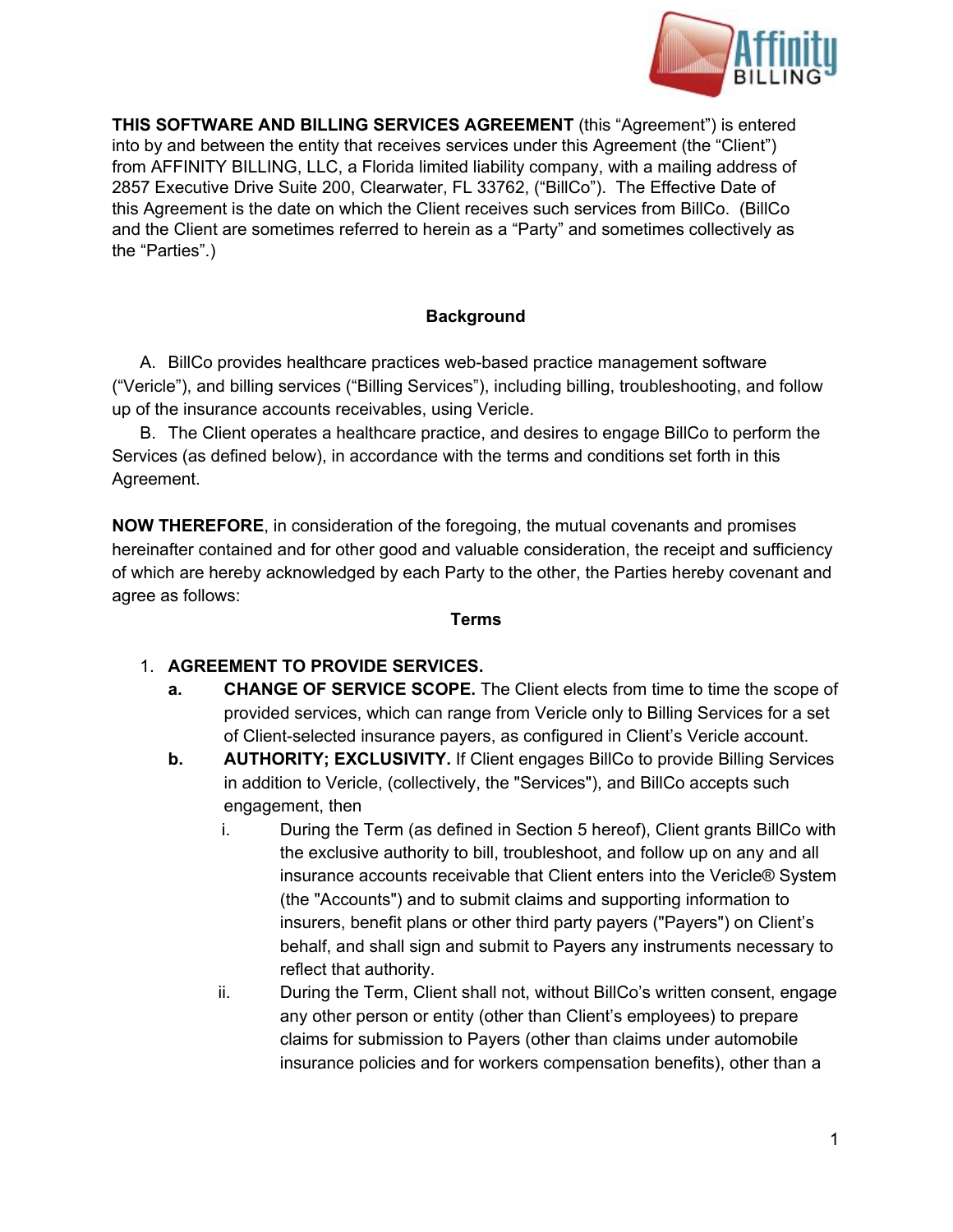

collection agent or attorney engaged to collect accounts that are long past due.

# **2. OBLIGATIONS OF BILLCO**

- a. **Client Use of Vericle® System.**During the Term, BillCo shall make certain Vericle® System available to all employees of the Client authorized by the Client, including the following features:
	- i. Superbill for charge entry,
	- ii. Client Workbench for response to information requests for claim problems,
	- iii. Patient Scheduler for online appointment scheduling,
	- iv. Patient Encounter Notes (SOAP Notes),Online Reports.
	- v. BillCo is not responsible for setting up electronic interfaces or other integration of Client's existing practice management systems with the Vericle® System.
- b. **Client Training on Vericle® System.** BillCo shall provide the following types of training to Client's principals, agents, owners, staff and other office personnel:
	- i. Scheduled Interactive Q & A Sessions;
	- ii. Vericle Academy, a shared interactive repository of frequently asked questions and answers and video recorded tutorials and keyword-driven search functions.
	- iii. Custom Interactive Training over the Web, scheduled at Client's and BillCo mutual convenience for the additional fee specified in Section 4(a).
	- iv. Custom On-Site Training, scheduled at Client's and BillCo mutual convenience for the additional fee specified in Section 4(a).
- c. **Accounting; Periodic Reports.**BillCo shall make available to the Client online reports, which include but are not limited to the following information: posted charges and payments, Accounts Receivable, collection history, old claims, payment failures, follow up actions, cash flow, and patient referral tracking.
- d. **Data Backups.**The Vericle® System includes features that allow users to protect their data from loss or destruction. BillCo does not separately maintain Client records or provide any backups of data entered into the Vericle® System. BillCo has insurance covering risk of loss of Client's data. Said insurance is subject to the specific policy provisions including, without limitation, the exclusions and other conditions of coverage in said policy(ies). BillCo makes no representation as to the specific coverage offered and strongly encourages Client to contact Client's insurance agent to determine the exact scope of the said coverage. BillCo will provide reasonable cooperation with Client to assist Client in obtaining such information.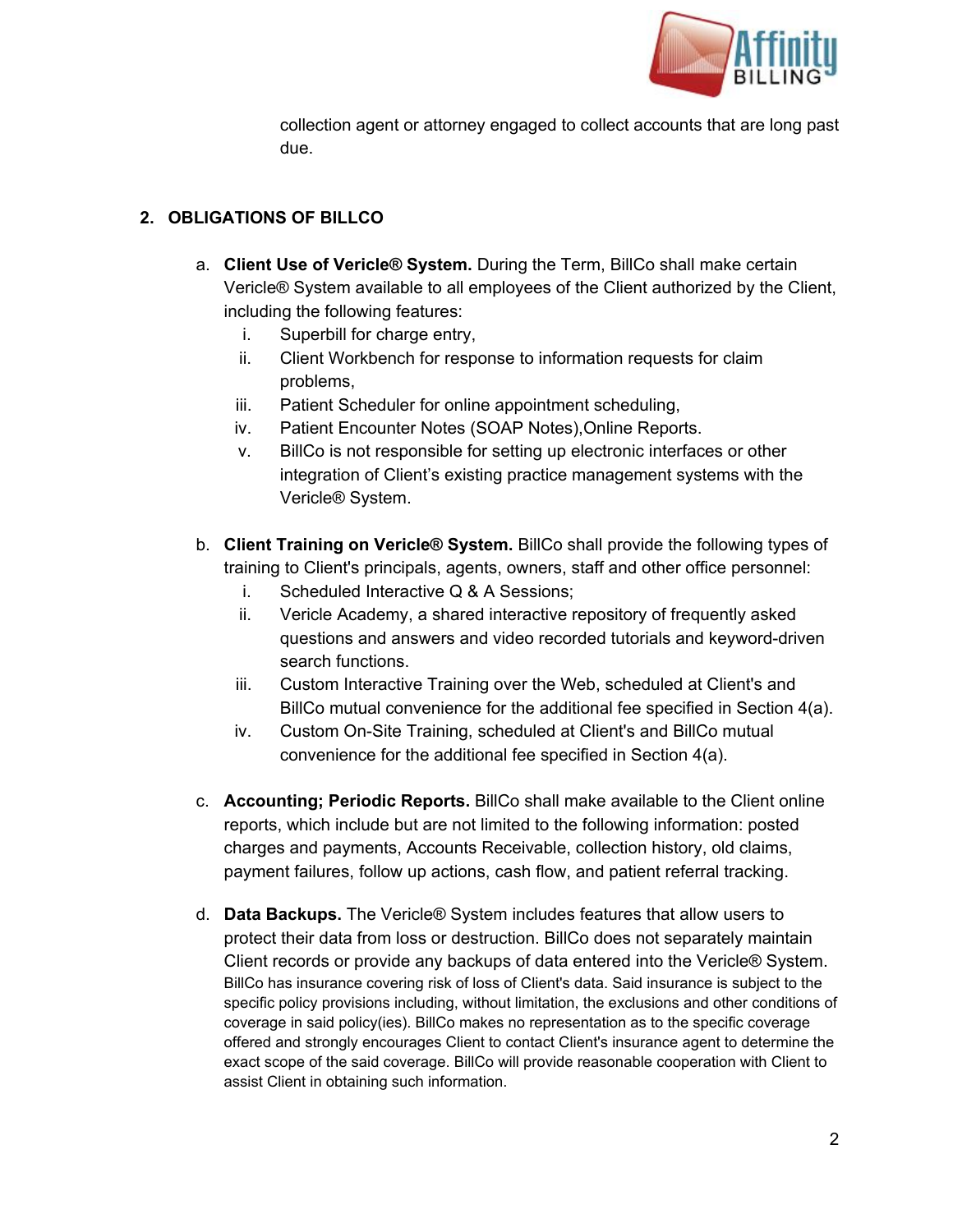

- e. **Other 3rd Party Vendors.**BillCo may introduce or recommend to Client other vendors of items or services, such as automated patient appointment reminders, outsourced patient appointment scheduling, transcription, credit card processing, electronic medical record management systems, insurance verification and collections services, and may facilitate communication of information to such vendors by establishing electronic access to information on the Vericle® System. Client is solely responsible for Client's decision to hire such vendors, for negotiating the terms of any engagements or agreements with vendors, for granting such vendors access to Client's Vericle® System account, for reconciling data between Vericle and vendors' systems, payments for their services or access to their systems, and entering into any HIPAA Business Associate Agreements or other agreements with such vendors as may be required by applicable law. BILLCO SHALL NOT BE LIABLE FOR ANY CONDUCT OR MISCONDUCT OF ANY SUCH VENDORS OR THEIR PERFORMANCE OR FAILURE TO PERFORM ANY SERVICES REQUESTED OF THEM BY CLIENT.
- f. **Basic Insurance Billing, Troubleshooting, and Follow Up Services.**If Client's Vericle configuration includes Billing Service, then BillCo shall perform the following billing, troubleshooting, and follow up services, using the information pertaining to Accounts entered by Client into the Vericle® System:
	- i. BillCo shall prepare claims for payment and submit them to the primary Payer, on Client's behalf after Client's entry into the Vericle® System of all information needed for the claim. Where the information entered by Client into the Vericle® System indicates a secondary Payer is responsible for payment, BillCo shall submit claims to the secondary Payer upon receipt of the remittance advice or EOB issued by the primary Payer.
	- ii. In preparing claims, BillCo shall utilize diagnosis and procedure coding specified by Client and the other information entered into the Vericle® System by Client. CLIENT SHALL BE SOLELY RESPONSIBLE FOR THE ACCURACY AND APPROPRIATENESS OF ALL CODES AND OTHER INFORMATION USED ON CLAIMS. BILLCO DISCLAIMS ANY RESPONSIBILITY FOR THE VERACITY AND ACCURACY OF THE CODING USED AND SUPPLIED BY CLIENT OR THE AMOUNTS CHARGED TO PATIENTS BY CLIENT. Billco will contact the Client regarding any deficient information preventing the submission of a 'clean claim' (as defined under N.J.A.C. 11:22) and resubmit the Client's claims to the appropriate payor(s) in a timely manner IN ACCORDANCE WITH ALL APPLICABLE LAWS, INCLUDING, WITHOUT LIMITATION, N.J.S.A. 17B:30-23 and N.J.A.C. 11:22-3.1.
	- iii. BillCo shall use reasonable efforts to pursue collections on such claims. BillCo does not guarantee the collectability of any accounts.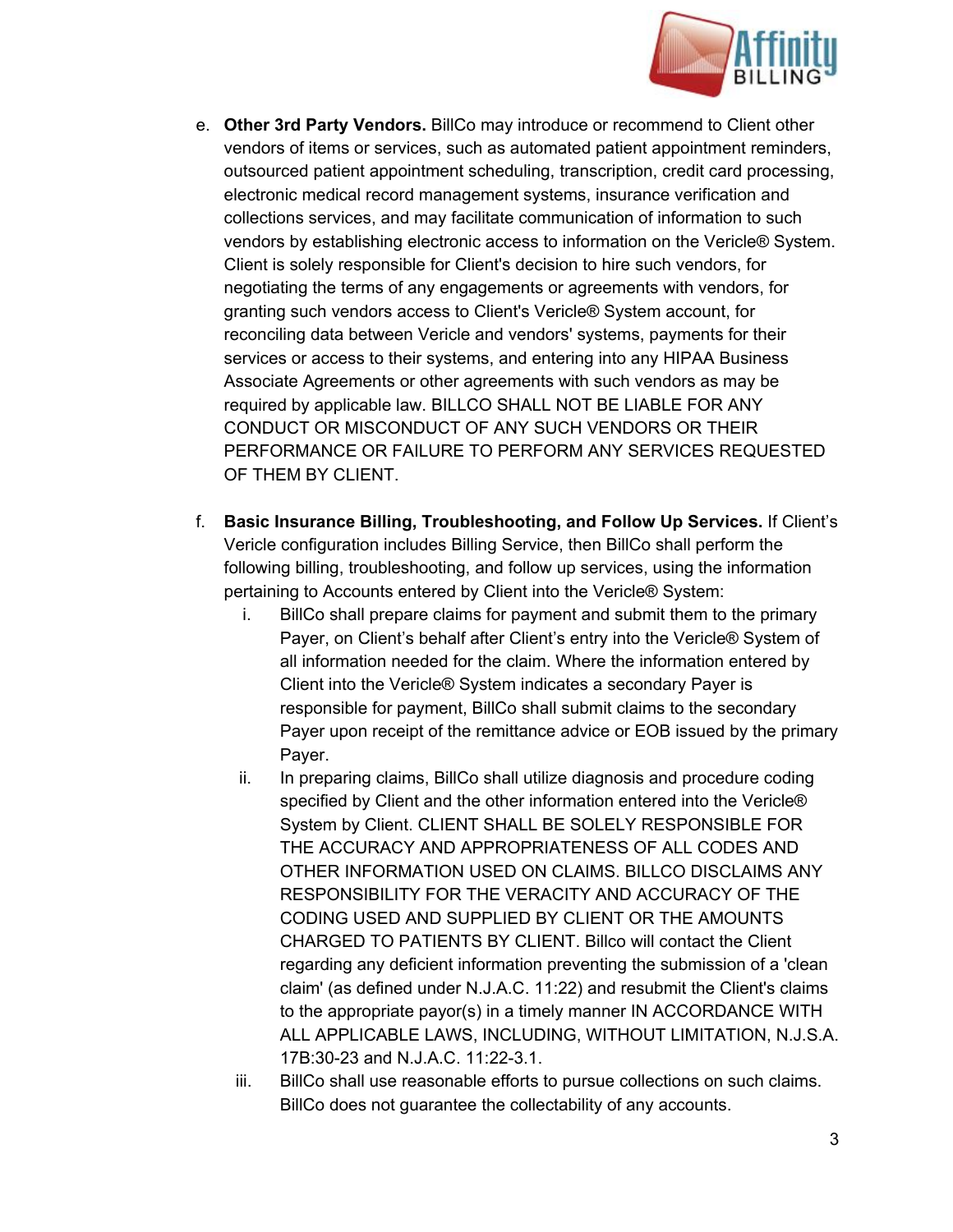

- iv. All claims shall be prepared in Client's name and Client's provider and tax identification numbers, and shall include instructions for delivery of payment and remittance advice specified by Client.
- v. In the event that BillCo believes that additional information or action by Client is necessary in order to prepare or pursue collection on an initial claim, BillCo shall move the claim to the Client Workbench on the Vericle® System. Client acknowledges that it is responsible to review the Client Workbench frequently and provide appropriate responses or take other appropriate action specified in the Client Workbench in a timely manner, that failure to do so may affect the collectability of Accounts, and that BillCo is not responsible to Client for any loss incurred by Client as a result of such failure.
- vi. When BillCo receives reasonable indication that Client has received payment from a Payer to whom BillCo has submitted a claim, BillCo shall post payments to the appropriate Account on the Vericle® System. Such indication includes but is not limited to any of the following methods of receiving information from Payers: documented calls with insurance representatives, online payer websites or portals, electronic remittance advice, or paper explanations of benefits. Billco will not be required to prove that the Client received said payments.
- vii. In the circumstance where an insurance renders payment directly to the patient or other agent, rather than the Client, and the payer in question is under a full service agreement, Billco will charge the collection fee outlined in the Schedule 1 of this agreement as soon as there is a reasonable determination that the payment was sent to the patient. Such determination includes but is not limited to any of the following methods of receiving information from Payers: documented calls with insurance representatives, online payer websites or portals, electronic remittance advice, or paper explanations of benefits. Billco will not be required to prove that patients received said payments. The Client shall be responsible for collecting the reimbursement directly from patient or agent.
- viii. BillCo shall receive and respond to inquiries and disputes about Accounts from Payers and may communicate with Client, as necessary, to resolve such inquiries and disputes.
- ix. Unless requested to do so pursuant to Section 2(d) hereof, BillCo shall not prepare or send statements to patients or post collections from patients.
- g. **Optional Services with Respect to Patient Accounts.** Optional services are only available to clients who have completed their payer enrollment and full training requirements and started using the Services.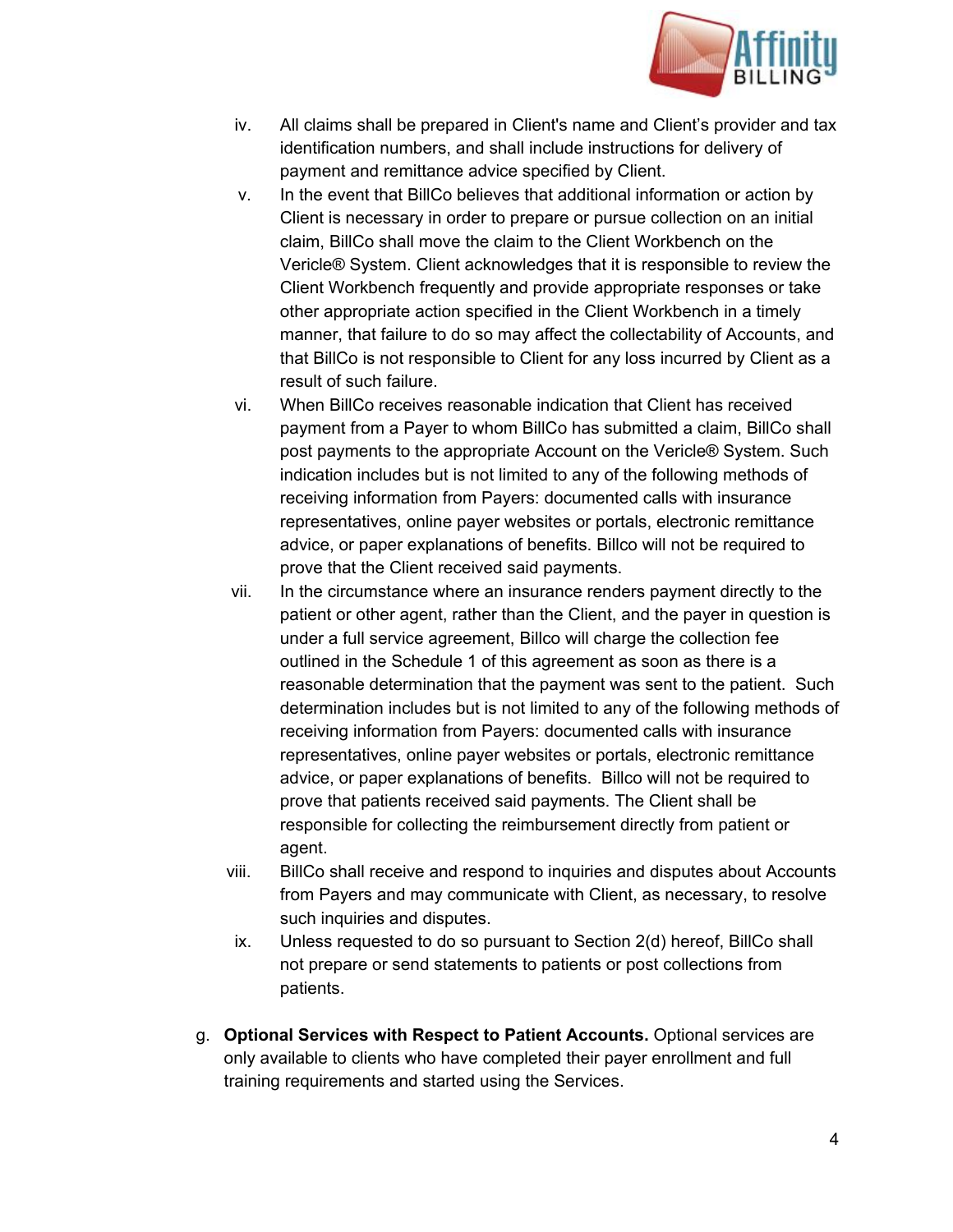

- i. **Patient Statements:** If Client has requested that BillCo prepare and send statements to patients on the Provider Information Form or otherwise by written notice to BillCo, BillCo shall do so for the "Statement Fee" specified in Section 4(a).
- ii. **Management of Patient Collections:**BILLCO DOES NOT PROVIDE PATIENT COLLECTIONS AND FOLLOW UP ON PATIENT BALANCES. If Client requests BillCo to post patient collections on the Provider Information Form or otherwise by written notice to BillCo, BillCo shall respond to patient inquiries concerning patient balances, and, when BillCo receives evidence that Client has received payment from a patient, BillCo shall post payments to the appropriate Account on the Vericle® System, for the "Patient Collections Management Fee" specified in Section 4(a).
- iii. **Delinquent Patient Accounts:**For Accounts for which Client has requested BillCo to post patient collections, upon Client's request, BillCo shall, on Client's behalf, forward delinquent Accounts to a collection agent approved by Client. Client shall be responsible for cooperating with the collection agent as necessary to authorize and assist the collection agent in pursuing collections.
- iv. **Optional Demographics Entry.**If Client requests, BillCo shall enter into the Vericle® System the patient demographics information sent by Client to BillCo for the fee specified in Section 4(a).
- v. **Optional Insurance Verification.**If Client requests, BillCo may (at BillCo's option) verify the insurance benefits of patient for whom Client forwards to BillCo the necessary information for the fee specified in Section 4(a).
- h. **Overpayment or Incorrect Payment Reconciliation Process.** If an incorrect payment amount was posted in the Vericle® System, BillCo shall:
	- i. promptly notify the Client;
	- ii. investigate the cause for the incorrect posting to avoid future mistakes,
	- iii. reverse the incorrect posting and post the correct one. Reversing the incorrect posting and posting the correct one will automatically credit the service fee in the next monthly invoice for any incorrect service fee charged to the Client because of the previous incorrect posting.

# 3. **OBLIGATIONS OF CLIENT**

a. **Credentialing.**Client shall be solely responsible for the completion of any and all necessary credentialing processes required by Payers, as applicable, on or before the Effective Date and without any assistance whatsoever, from BillCo. Client shall also be responsible for periodically updating any credentialing information provided to Payers.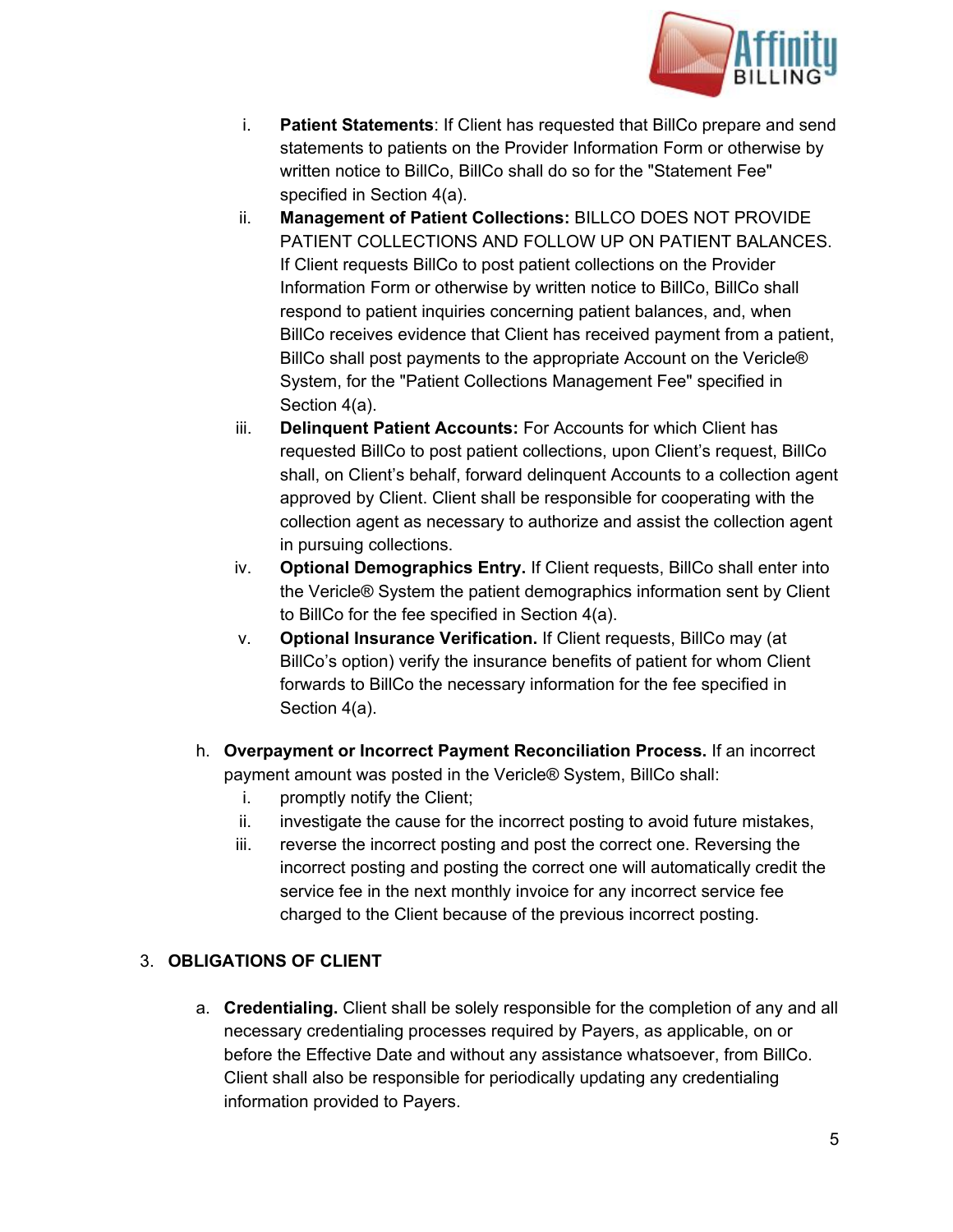

- b. **Enrollments.**Client shall
	- i. complete, execute and return to BillCo the Provider Information Form on or before the Effective Date; and
	- ii. complete and return to BillCo, within two (2) business days of Client's receipt from BillCo, an Enrollment Instruction Packet consisting of any and all necessary enrollment authorization and National Provider Number (NPI) forms required by Payers, along with sample Explanations Of Benefits ("EOBs").

# c. **Training.**

- i. Client's principals, agents, owners, staff and other office personnel shall utilize all available training resources in Vericle Academy to learn and become proficient at using the Vericle® System, including, but not limited to:
	- A. Watching the recorded training tutorials and taking quizzes ("Recorded Training") as well as attending Interactive Questions and Answer Sessions ("Interactive Training Sessions"); and
	- B. Posting Client's ongoing support questions about the Vericle® System in Vericle's Help system. Postings to shared support repositories and emailed postings must not include any information that identifies patients.
	- C. Client, and any of Client's principals, agents, owners, staff and other personnel who may attend Interactive Training sessions, shall conduct themselves in a professional manner in accordance with the highest industry standards and as necessary and desirable in order to protect and promote the reputation and business interests of BillCo.
- ii. Client acknowledges that the training of Client's principals, agents, owners, staff and other office personnel is vital to enable BillCo to provide the Service effectively and shall comply with the provisions of this Section 3(c).
- d. **Data Entry for Billing and Collection.**Client shall enter into the Vericle® System any and all data necessary or required in order for BillCo to provide the Services, as soon as it becomes available and at least on a daily basis, as follows:
	- i. **Demographics Entry.**Client shall enter patient demographics and insurance information into the Vericle® System.
	- ii. **Charge Entry**. Client shall enter service descriptions, including diagnosis and procedure codes and charges daily into the Vericle® System. BILLCO SHALL RELY UPON THE ACCURACY OF CLIENT'S ENTRIES, SHALL HAVE NO RESPONSIBILITY TO VERIFY SUCH SERVICE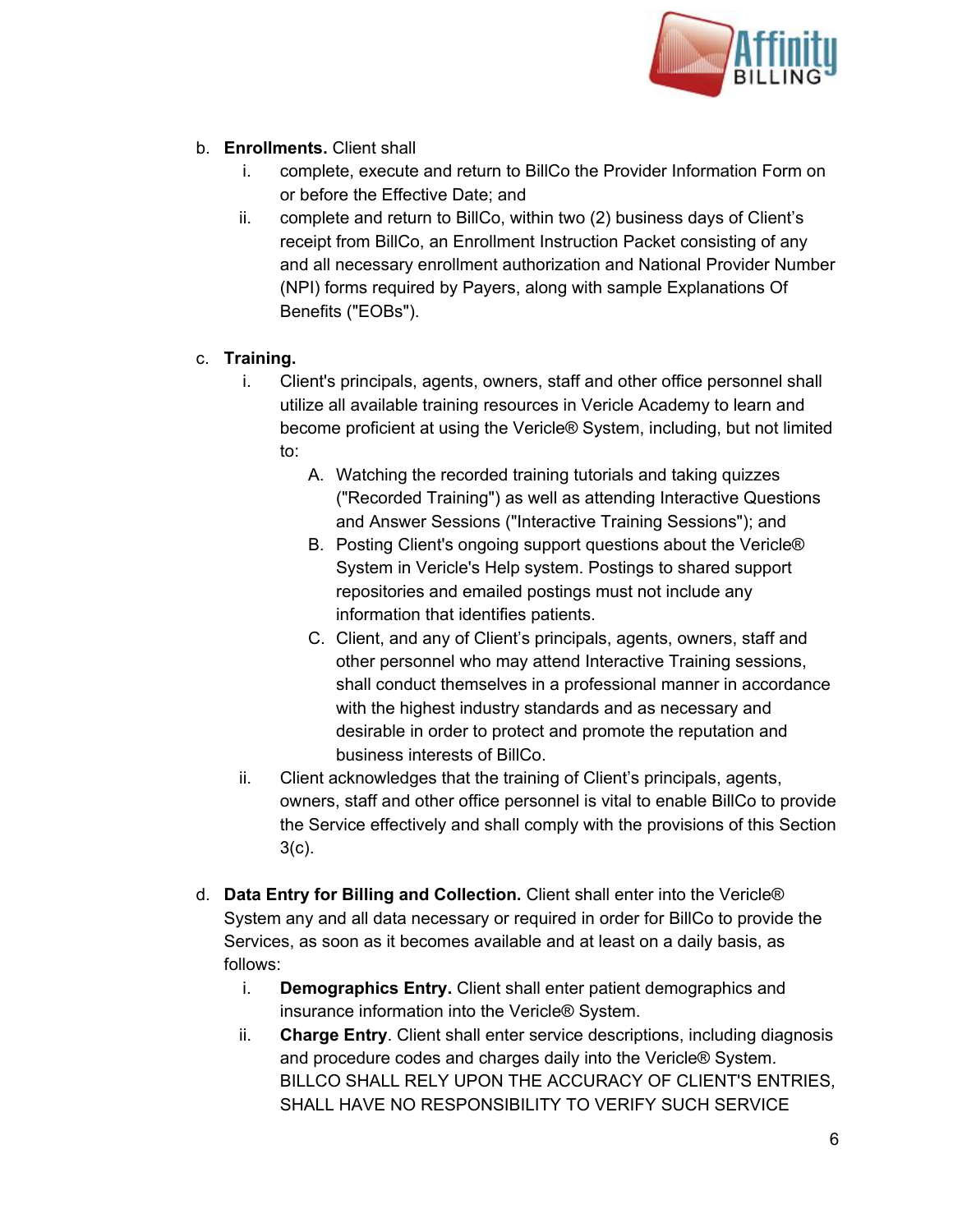

DESCRIPTIONS AND DISCLAIMS ANY LIABILITY FOR ANY INACCURACY ENTERED INTO THE VERICLE SYSTEM BY CLIENT.

- iii. **Batch Data Submission**. Client shall verify batch data submission using the Vericle® WebDepot technology.
- iv. **Payer Website and 3rd Party System Access.**Client shall provide BillCo with access to Payer websites and 3rd party systems for any data available to client and required by BillCo to expedite billing and payment follow up process.

# e. **Notification of Remittances and Forwarding Remittance Advices.**

- i. When possible, Client shall authorize Payers to
	- A. make direct deposit of payments to Client's bank account and
	- B. send electronic remittance advice (ERA) to BillCo. In the rare exceptions, when ERAs are unavailable by the payers, Client shall forward to BillCo by fax or scan copies of all checks and remittance advices received from Payers on Accounts on a daily basis.
- ii. If a Payer makes a payment or issues a denial on a claim to the patient and not to Client, Client shall forward to BillCo copies of all checks received from the patient promptly upon receipt thereof, and shall request from the patient and forward to BillCo a copy of the explanation of benefits promptly upon receipt thereof.
- iii. When Client has requested BillCo to send patient statements, but has not requested BillCo to manage patient accounts, Client shall post payments received from patients promptly upon receipt thereof.

# f. **Problem Resolution; Daily Workbench Review.**

- i. Client's principals, agents, owners, staff or other personnel shall make themselves available at all times during business hours to resolve any and all issues regarding billing and collections on the Accounts.
- ii. Client shall use Vericle® System's Workbench feature ("Workbench") to track and respond to all of BillCo's information requests ("Requests for Information"). Client shall review its Workbench on a daily basis. Without limiting the generality of the foregoing, at no time shall allow requests for information on Client's Workbench to remain open for more than ten (10) working days.
- iii. The client understands that tickets on their workbench will not be looked at by the team or BillCo. If the client wants a ticket handled by the team or BillCo, the client must assign the ticket to the correct person or role.
- g. **Accuracy of Information.**Client shall ensure that all information furnished to BillCo in connection with the Services is accurate.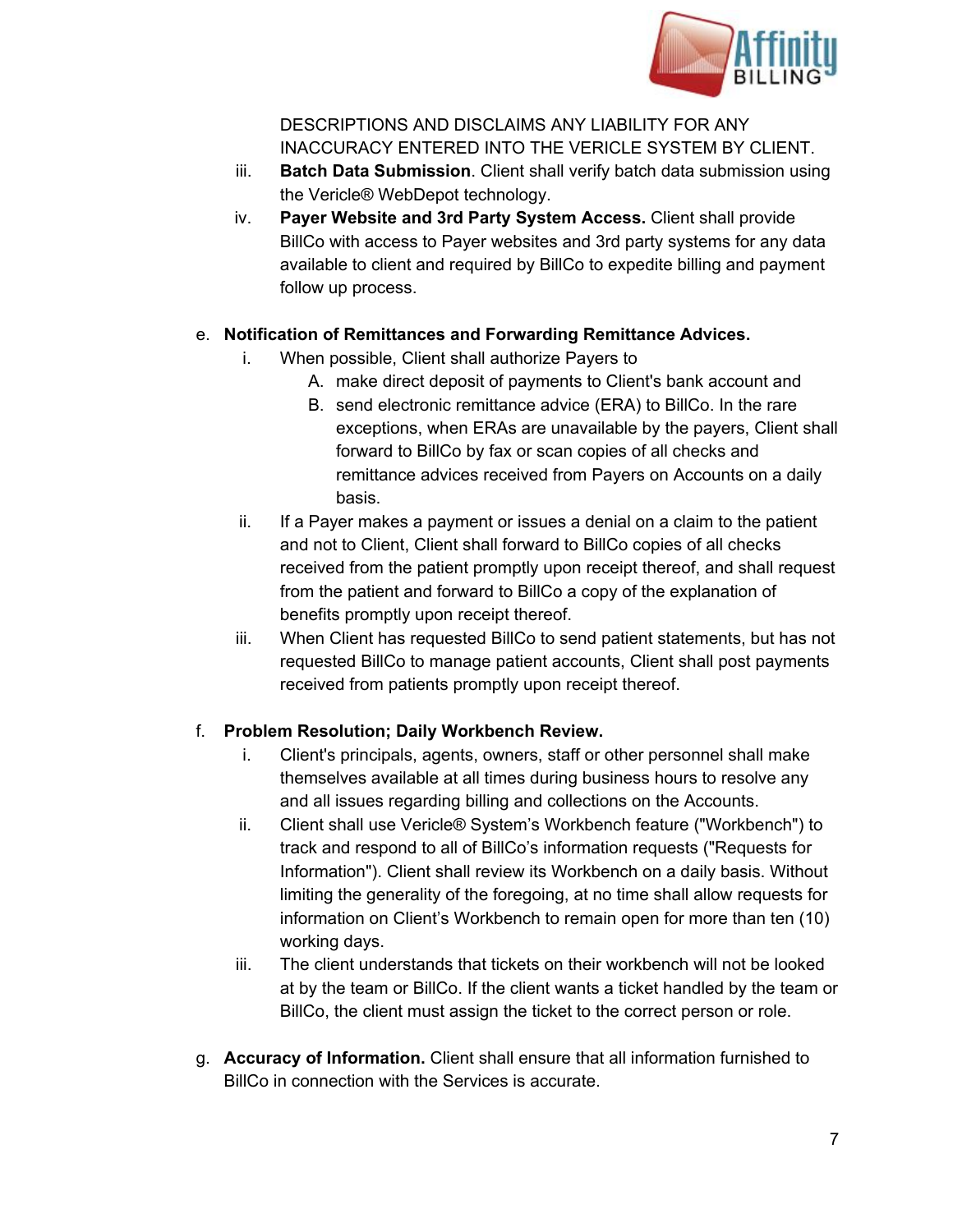

- h. **Periodic Review of Claims.**Client shall periodically review claims submitted by BillCo on Client's behalf and report any questions or problems with respect thereto to BillCo.
- i. **Monitoring and Reporting of Payer Allowances.**Client expressly acknowledges and agrees that it is Client's sole and exclusive responsibility to monitor the amount allowed on claims by Payers and to utilize the available Vericle® System features to alert BillCo when Payers allow amounts that are not consistent with Client's contracts with Payers.

# j. **Bank Account Reconciliation; Excess Postings.**

- i. Client expressly acknowledges and agrees that it is Client's sole and exclusive responsibility to properly reconcile payments posted in the Vericle® System with checks and direct deposits received from Payers and deposited in Client's bank account, and report any discrepancy immediately to BillCo using the Vericle® System's tracking features to allow timely investigation.
- ii. If BillCo posts an amount that exceeded the amount supported by a check copy or remittance advice received by BillCo (an "Excess Posting Amount"), and BillCo charges client a Billing Service Fees or Patient Collections Service Fee based on such Excess Posting Amount; BillCo shall reverse the corresponding fee, as required under Section 2(i).
- iii. If Client, using the Vericle<sup>®</sup> System's ticketing system, identifies an Excess Posting Amount to BillCo within sixty (60) days after the date the Excess Posting Amount was posted, BillCo shall pay to Client an amount equal to the smaller of the billing fee collected on such Excess Posting Amount and three hundred dollars (\$300) per incident of excess posting.
- iv. BillCo shall not be liable to Client for any other loss or damage incurred by Client as a result of incorrect postings, including, but not limited to, any loss related to collectibility of Account balances.

# k. **Problem Reporting**.

- i. Client shall communicate any problems relating to the Services to BillCo support staff solely via one of the following three interfaces, and which shall include: (I) a detailed written description of the problem; and (II) the Vericle® System claim or patient account number that relates to the problem:
	- A. Special Help Interface on Vericle® System: All problems and questions relating to the use of the Vericle® System, training, and/or billing shall be reported via the special Help interface in the Vericle® System (the "Vericle Help Function").
	- B. email and phone: Client shall NOT communicate problems to BillCo support staff via email or phone, except in the documented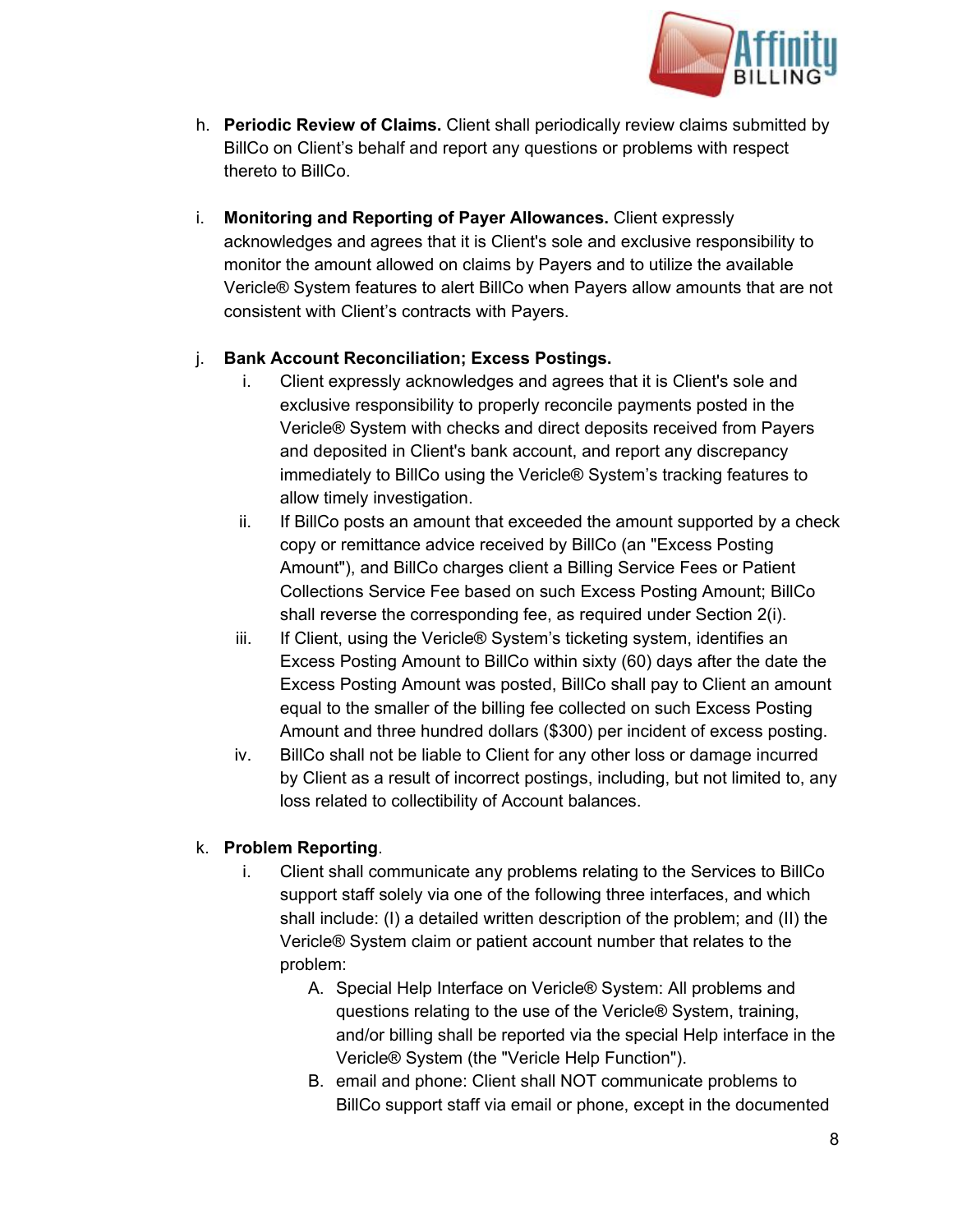

events when he Vericle Help Function is unavailable. Emailed postings must not include any HIPAA-protected information.

- ii. Client acknowledges that timely communication of problems relating to the Service is vital to enable BillCo to provide the Service effectively and shall ensure that Client's personnel are complying with the provisions of this Section 3(k).
- iii. The client understands that a majority of the billing is a manual process that is prone to human error. Even if the BillCo team reaches our target 95% accuracy rate on claims processing every day, then that will still leave 5% of claims with errors. For example, if the BillCo process 1,000 claims per month, about 50 claims on average will be handled incorrectly that month.
- 1. **Daily End-of-Day Report Review.** Client shall use the Vericle® System's Patient Scheduling and Claim Reconciliation reporting functions to track generation of claims for every patient visit.
- m. **Monthly Charge and Payment Expectations.**Client shall provide BillCo with expectations for monthly charges and monthly payments on the Provider Information Form and monitor them using the Vericle® System.
- n. **Service Quality Feedback.** Client shall provide systematically documented feedback ("Feedback") to BillCo, upon BillCo's reasonable request, as follows:
	- i. Feedback Scope: Feedback includes four kinds of data, collected using online rating mechanisms integrated in Vericle and Vericle Academy and the standard Internet-based survey mechanisms ("Surveys"), such as www.surveymonkey.com:
		- A. Practice identification: Client's practice name.
		- B. Subject Matter: Feedback is collected regarding four components of BillCo's service, including training quality, integration quality, billing service, and Vericle system.
		- C. Complaints and Improvement Ideas: Each Survey has special room where Client shall document complaints about and/or improvement ideas for BillCo.
		- D. Referral Solicitation: Each Survey may ask the Client to refer BillCo to specific friends or colleagues.
	- ii. Feedback Frequency: Client shall provide Feedback at the following frequencies:
		- A. Training Quality Surveys: Upon attending any Scheduled Interactive Training sessions or Recorded Training sessions.
		- B. Enrollments and Integration Quality Surveys: Upon completion of the enrollment and integration stage. III. On-going Billing Service and Practice Management Software System Performance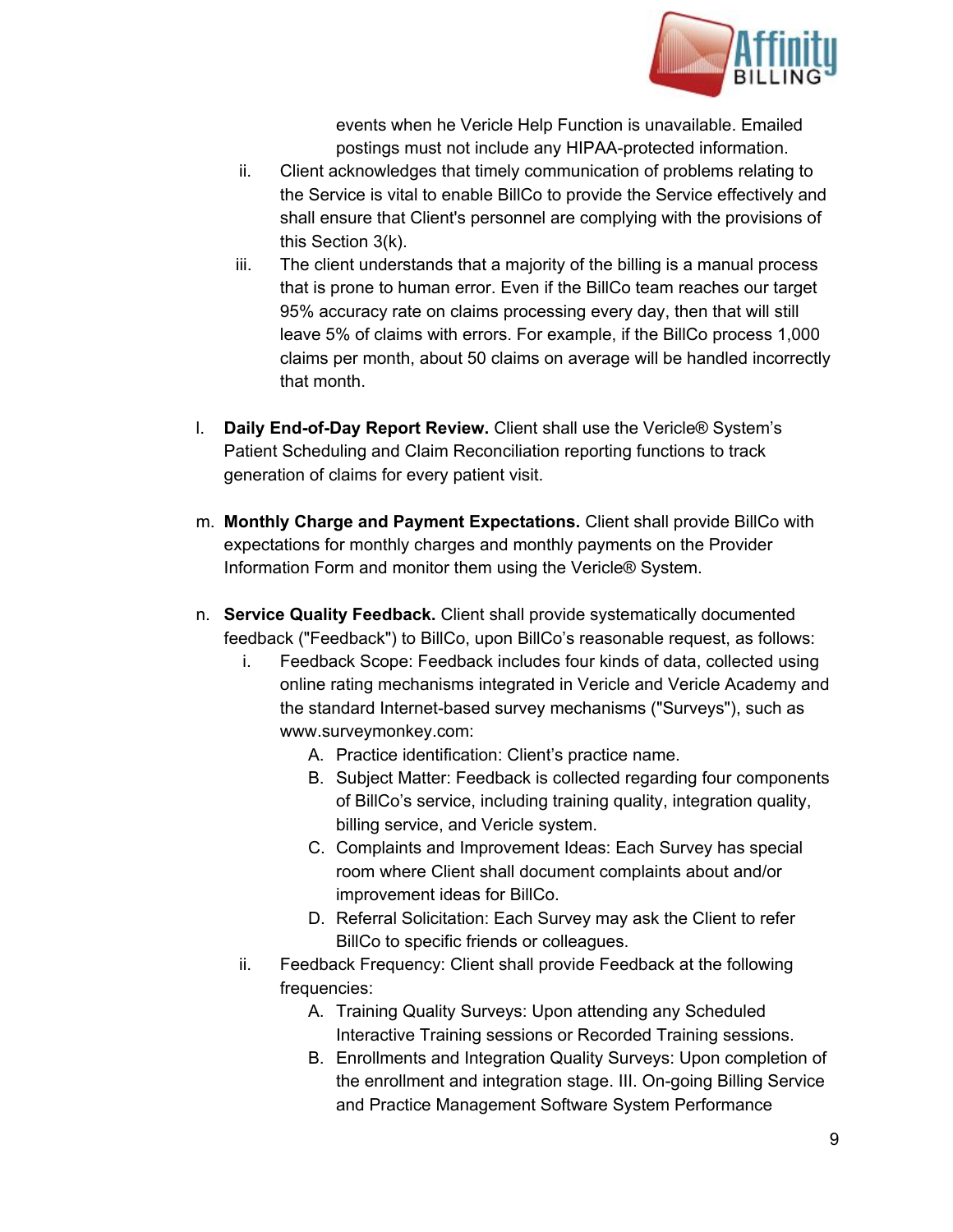

Surveys: Periodically, as needed, and at least as frequently as every six (6) months.

- iii. Feedback Result Ownership and Dissemination Procedure: All Feedback results remain the exclusive property of BillCo and BillCo retains the exclusive right, in its sole and reasonable discretion, to report Feedback results to Client, separately or in the aggregate; and to publish Feedback results using any medium of dissemination, including, in BillCo's marketing materials. Notwithstanding the foregoing, BillCo agrees not to disclose Client's individual Feedback scores to anybody but the Client.
- iv. Client Involvement in Providing Feedback: Client acknowledges that its timely feedback concerning the Service is vital to enable BillCo to provide the Service effectively.
- o. **Office Equipment.** Client is responsible for the purchase, installation, operation and maintenance, at its own expense, of all office equipment, including fax machines, computers, Internet connectivity and telephones required for BillCo to provide the Services (the "Required Equipment"). BillCo personnel make themselves reasonably available to consult with Client to help set up the Required Equipment to enable Client to access the Vericle® System, provided that BillCo shall not be obligated to incur any expenses for equipment, supplies, services or consultants in doing so.
- p. **Office Supplies.** Client is responsible, at its own expense, for the purchase of any materials, forms, and office supplies that they need for performing any billing functions in their office.
- q. **Reporting and Coding of Services.** CLIENT EXPRESSLY ACKNOWLEDGES AND AGREES THAT IT IS CLIENT'S SOLE AND EXCLUSIVE OBLIGATION TO PROPERLY IDENTIFY, REPORT, AND CODE ALL SERVICES RENDERED BY OR ON BEHALF OF THE CLIENT AND THAT CLIENT DOES NOT, SHALL NOT, AND HAS NOT RELIED UPON BILLCO AND ITS OFFICERS, MANAGERS, AGENTS, REPRESENTATIVES OR ANY OTHER PERSON AS TO ANY PROPER CODING DESIGNATION, WHETHER OR NOT SUCH INFORMATION, IDENTIFICATION OR SUGGESTION HAS BEEN PROVIDED BY BILLCO.
- r. **Compliance.** Client acknowledges that Medicare and other payers will not pay claims without proper modifiers and will only pay claims for service that is "medically necessary" as determined by that payer. It is the Client's sole and exclusive responsibility to (i) submit proper modifiers, (ii) perform and bill for only those services which are "medically necessary" as determined by the payer (as such definition may vary among payers and be amended from time to time) and (iii) otherwise comply with all Medicare and all other applicable laws, rules, and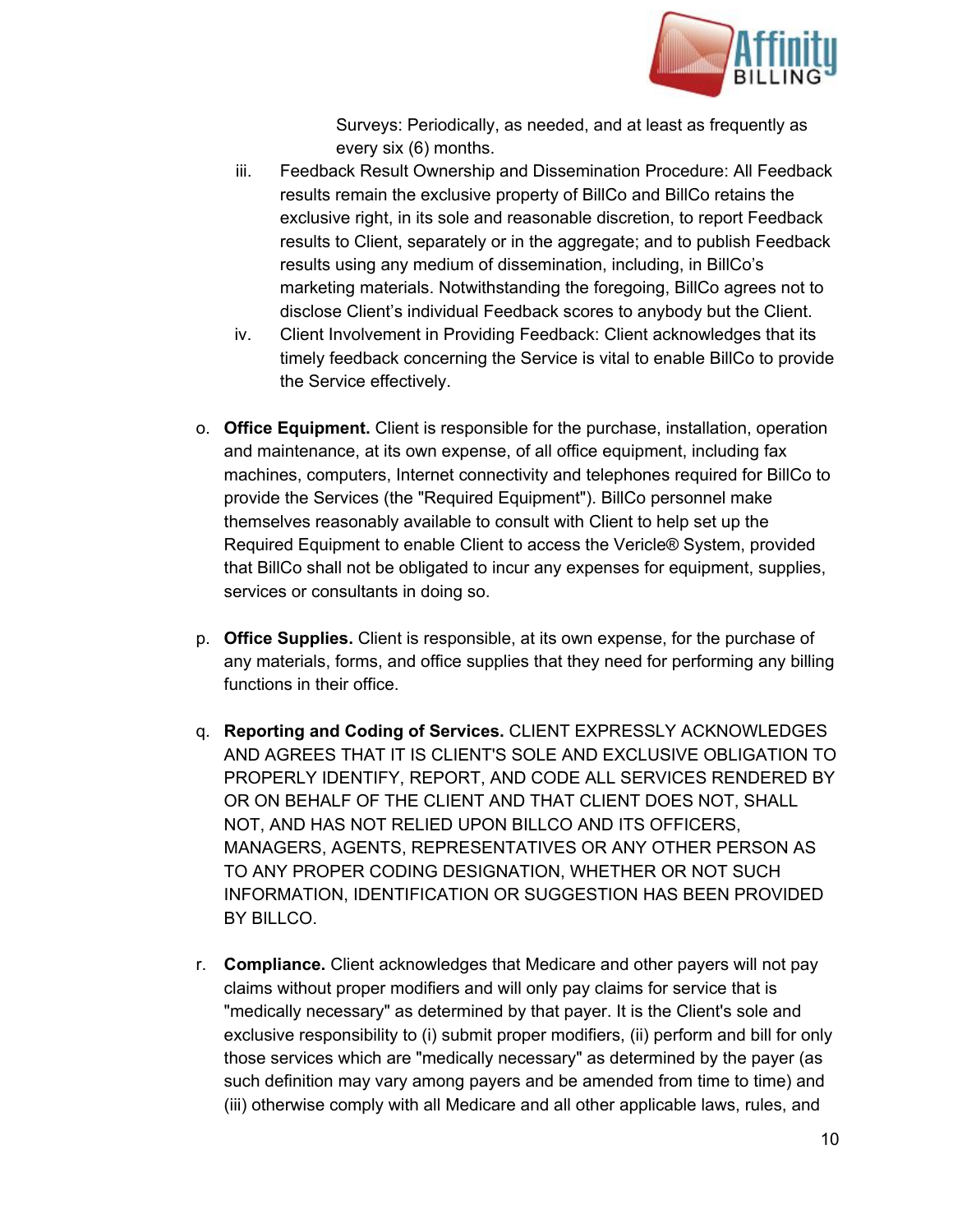

regulations; BILLCO SHALL NOT BE RESPONSIBLE FOR ANY SUCH VIOLATIONS.

s. **Bad-debt Collections.** Client expressly acknowledges and agrees that it is Client's sole and exclusive responsibility to find, select, hire, work with and compensate bad-debt collections services.

# 4. **COMPENSATION FOR SERVICES.**

- a. **Fees.**In consideration for the Services provided by BillCo hereunder, Client shall pay BillCo the following fees (collectively, the "Fees") in accordance with the Cover Letter sent to the Client by BillCo and the fees as set forth in Schedule I, attached hereto.
- b. **Fee Change.** BillCo reserves the right to modify its Fees upon renewal of this Agreement and upon prior written notice to the Client. Should BillCo initiate any changes in fees, Client shall receive written notice of the change at least sixty (60) days prior to the scheduled fee change. Notwithstanding the foregoing, Client's fees shall remain fixed as specified in this Agreement for the Initial Term.
- c. **Invoicing**. BillCo shall maintain records of the Services rendered herein, and shall make invoices available within the Vericle system each month. No invoices shall be sent to by paper or email.
- d. **Invoice Dispute.** In the event of any good faith invoice dispute between BillCo and Client,
	- i. BillCo may invoice Client for Fees due hereunder via the Vericle system. In the event such invoicing process is utilized, then Client shall have the right to dispute any such invoice by selecting the Ask a Question button at the top of the invoice view by 5:00 PM EST on the 10th day of the month. Failure to timely dispute such invoice pursuant to the foregoing shall be deemed an acceptance of such invoice. In any event, Client shall pay the disputed amount according to the required schedule for payment;
	- ii. Client shall promptly furnish BillCo with all relevant information regarding the dispute in question by opening a Vericle Help Request ticket, within One Hundred (100) hours of Client's receipt of its invoice and label such ticket as an "Invoice Dispute" under "Billing Category";
	- iii. BillCo shall use its best efforts to promptly investigate the facts and circumstances surrounding the dispute and shall credit Client's account for overpayment, if any, that Client may have made in connection with the disputed invoice.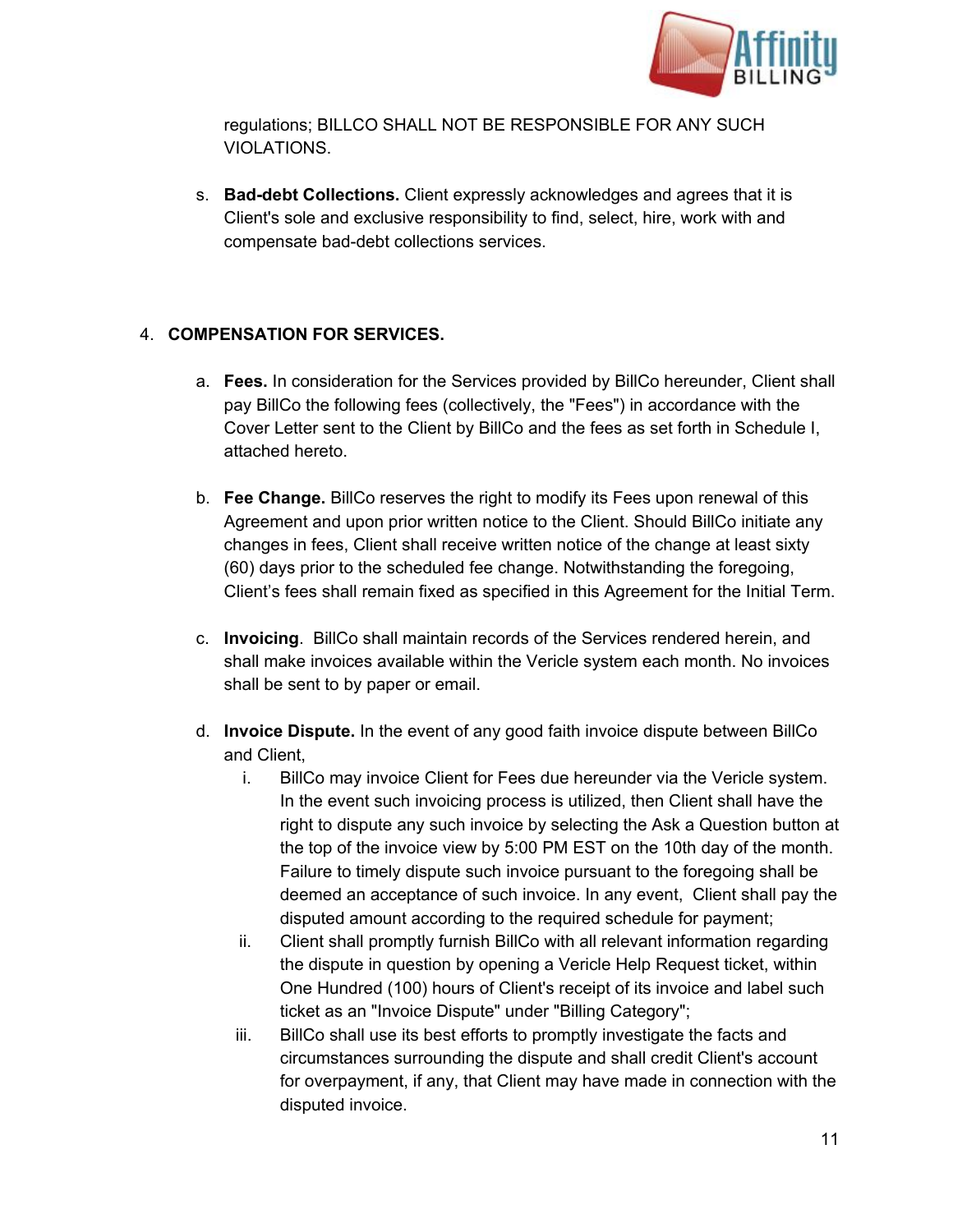

- iv. Any late payment or non-payment of any amount invoiced by BillCo to Client shall incur the late charges and collection costs as outlined in Section 4 (c) above. Further, BillCo reserves its right to charge Client a "Stop Payment Penalty" of Two Hundred Fifty Dollars (\$250) in the event that BillCo is unable to deduct its monthly fees electronically, as scheduled, based upon Client's instructions to its financial institution.
- v. Any account that is funded by a patient such as a health savings account or flex savings account that is administered by an insurance company will be subject to the collections rate of insurance payments. This applies when Billco is posting the payments either manually or electronically.
- e. **Method of Payment.**Client shall authorize BillCo to withdraw any or all of the Fees payable hereunder that are due and payable on the 15th day of every month by electronic funds transfer ("EFT"). An additional fee of Twenty Five Dollars (\$25) shall be charged for each incident of insufficient funds.
- f. **Late Charges and Collection Costs.**Any Fees that are due and payable on the 15th day of a calendar month for which Client has not made funds available for payment by EFT in accordance Section 4(b) shall be paid no later than the last days of such calendar month. Fees not paid by the end of the calendar month in which they are due and payable shall accrue interest payable by Client to BillCo at the rate of one percent (1.00%) per month ("Interest"). Client shall reimburse BillCo for any costs of collection it incurs, including reasonable attorney's fees, in pursuing collection of amounts past due under this Agreement.
- g. **Prevention of Performance.**In the event that Client in any way directly or indirectly, through Client's act or omission to act, prevents, hinders, encumbers, or delays BillCo from performing the Services, and such act or omission to act was the proximate cause of un- collectability of any amount, Client shall be liable for the Billing Service Fee or Patient Collection Service Fee on any uncollected amount during the month of such act or omission to act.
- 5. **TERM.** The term of this Agreement shall commence on the Effective Date and shall continue for a period of twelve months from the Effective Date (the "Initial Term"). The Initial Term shall renew automatically for subsequent additional one-year periods (each, a "Renewal Term"; and together with the Initial Term, collectively, the "Term").

# 6. **TERMINATION.**

#### a. **Voluntary Termination**

i. Either Party may terminate this Agreement upon not less than sixty (60) days written notice of termination to other Party.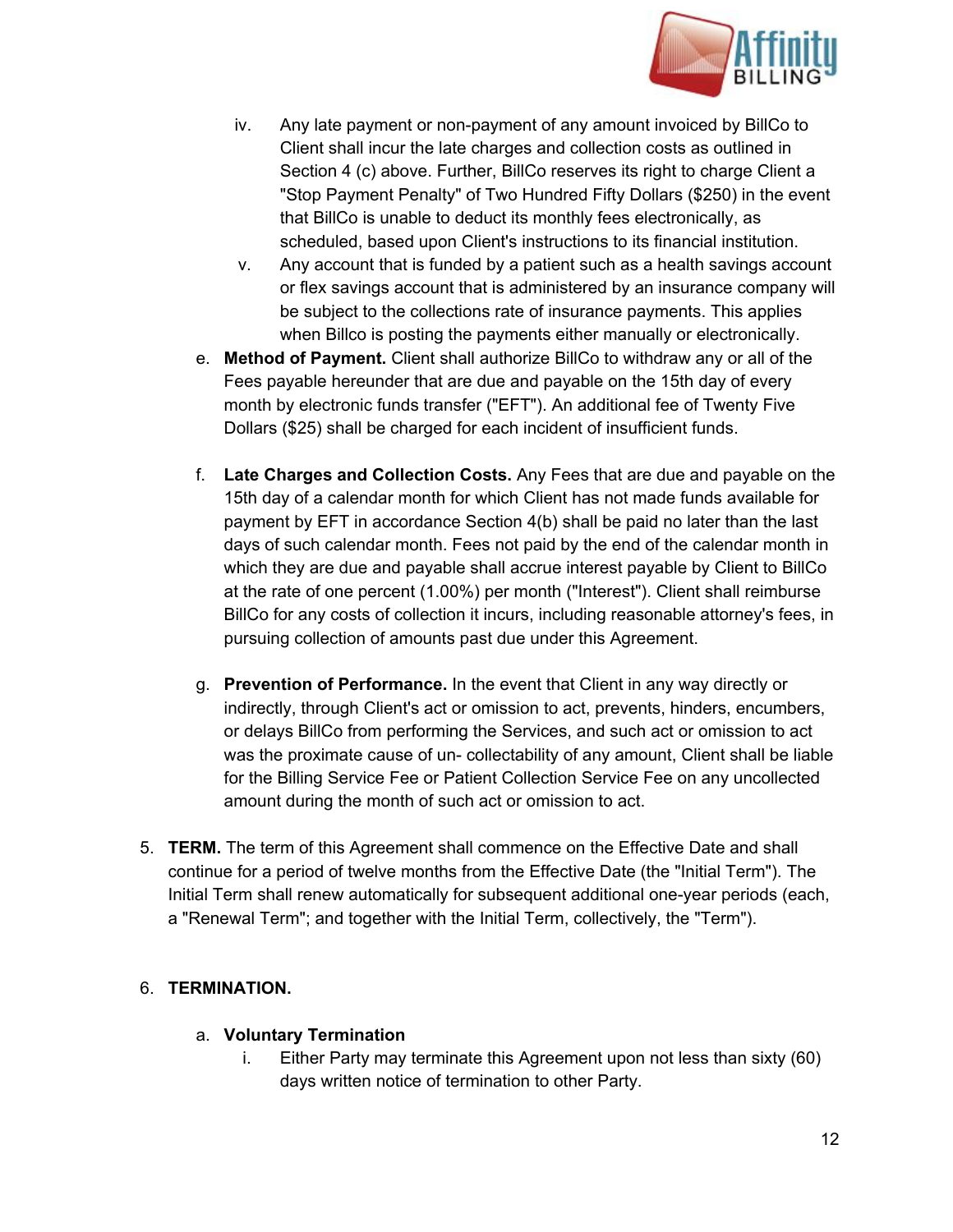

- ii. Client may terminate this Agreement upon not less than sixty (60) days written notice of termination to BillCo in the event that Client believes that the Vericle® System are not functioning satisfactorily or does not otherwise meet Client's needs and sets forth its concerns in writing; provided that BillCo shall have the opportunity to address such concerns during the sixty (60) days notice period.
- iii. Upon termination of this Agreement, Client shall return any discounts received from BillCo at the time of signing this Agreement.
- iv. Upon termination of this Agreement, Client shall pay BillCo a termination fee of \$2.00 per open claim, or, in the alternative, Client may elect in writing to have BillCo to continue to process insurance billings on open claims for one hundred eighty (180) days, in which event:
	- A. for one hundred eighty (180) days after such termination, Client shall send BillCo copies of all payments and remittance advices received with respect to such claims and shall not take or authorize any other billing company to take any action that would interfere with BillCo's attempts to collect on such claims, and
	- B. Client shall pay BillCo a fee of % percent of insurance collections on such claims received within one hundred eighty (180) days of the date of termination.
- b. **Termination for Cause.**Either Party may terminate this Agreement immediately by delivering written notice to the other Party in the event of any of the following:
	- i. the other Party has committed or may imminently commit fraud or illegal conduct in the generation, origination, tender, proffer, billing or collection of any of the Accounts;
	- ii. the other Party has, or may imminently, assign, pledge, hypothecate, borrow against, finance, factor or sell any of the Accounts;
	- iii. the other Party has filed, or had filed against it, a petition in bankruptcy that remains undismissed and unstayed for more than thirty (30) days; iv. the other Party has engaged in any dishonest, unethical or illegal conduct that may have an adverse effect on the reputation of the other Party;
	- iv. the other Party has engaged in gross negligent, intentional or willful conduct that actually or imminently threatens to disparage the reputation of the other Party; or
	- v. the other Party has breached any of its obligations under this Agreement, which breach remains uncured after fifteen (15) days written notification of such breach.
- c. **NonRefundable Training/Integration Fee.**The Training/Integration Fee is payable upon execution of this Agreement are non-refundable and shall not be returned even if the Client terminates the Agreement prior to starting to submit claims or otherwise prior to expiration of the Initial Term.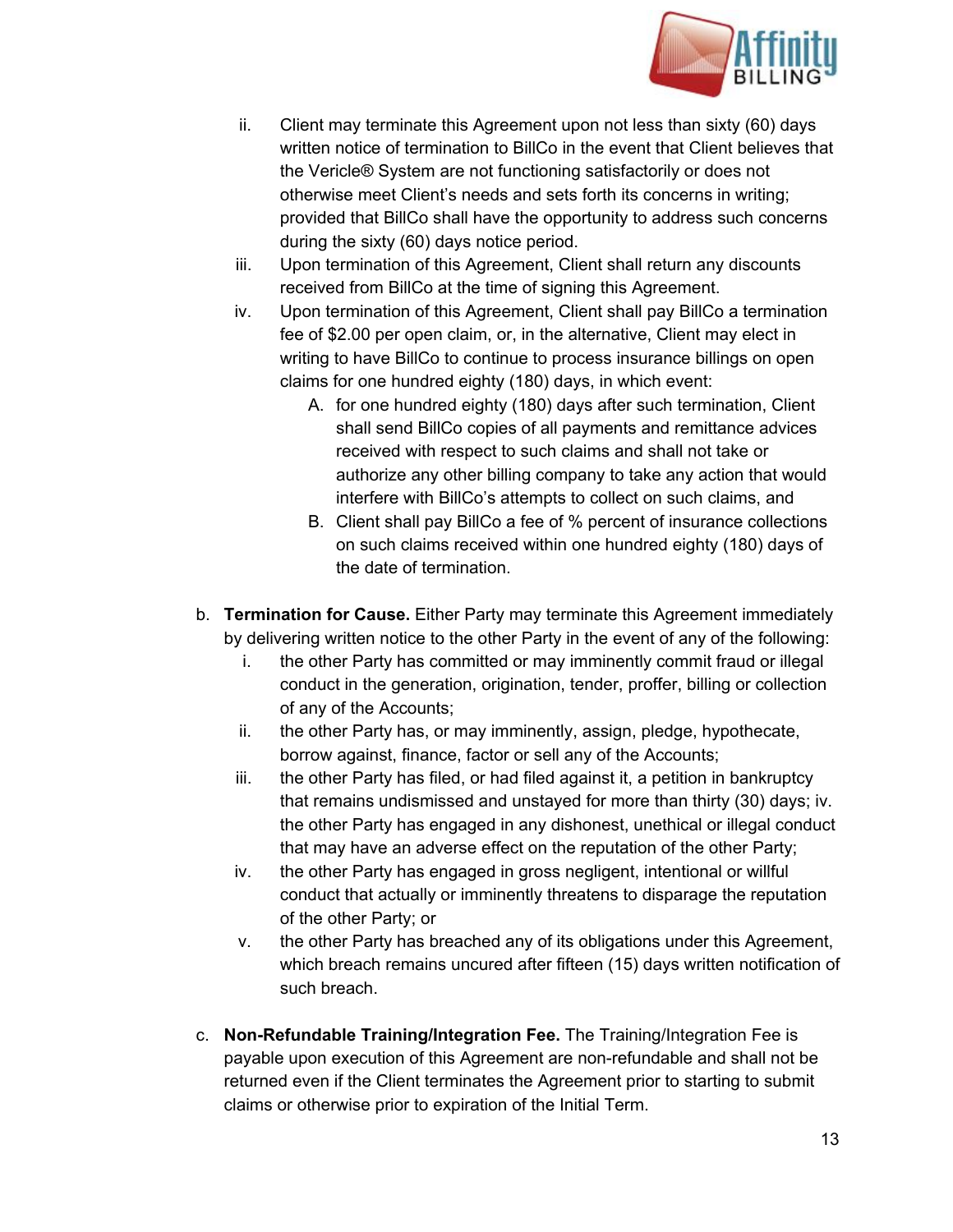

- d. **Data.**Upon termination and provided that Client has paid all Fees payable hereunder, any Client data within the Vericle® System shall remain available for thirty (30) days. Client is responsible for downloading any such data and uploading it into any other system within this time period. Should Client be interested in continued access to data beyond the termination date, this Agreement shall be renewed on a monthly basis and the Technology Access Fee shall be paid on a monthly basis.
- 7. **CONFIDENTIALITY.**BillCo agrees not to disclose, and to cause its employees, agents and representatives not to disclose, to anyone other than Client the terms of this Agreement, Client's business practices or other trade secrets or confidential information of Client or any information about any of Client's patients received in the course of performing the Services, except as required to bill charges or as otherwise legally required. Client agrees that BillCo may use Client information for data aggregation and/or research and statistical compilation purposes so long as Client and patient identifying information is kept confidential in accordance with applicable law. Client agrees not to disclose and to cause its employees, agents and representatives not to disclose to anyone the terms of this Agreement, BillCo's business practices or other trade secrets or confidential information of BillCo, except as legally required. Each Party agrees that the other Party does not have an adequate remedy at law to protect its rights under this Section and agrees that the nondefaulting Party will have the right to injunctive relief from any violation or threatened violation of this Section.
- 8. **REGULATORY RESTRICTIONS.**Each Party warrants that it is not currently listed by a Federal agency as excluded, debarred, or otherwise ineligible for participation in any Federal health care program. Each Party agrees that it will not employ, contract with, or otherwise use the services of any individual whom it knows or should have known, after reasonable inquiry, (a) has been convicted of a criminal offense related to health care (unless the individual has been reinstated to participation in Medicare and all other Federal health care programs after being excluded because of the conviction), or (b) is currently listed by a Federal agency as excluded, debarred, or otherwise ineligible for participation in any Federal health care program and further agrees that it will immediately notify the other in the event that it, or any person in its employ, has been excluded, debarred, or has otherwise become ineligible for participation in any Federal health care program. Each Party agrees to continue to make reasonable inquiry regarding the status of its employees and independent contractors on a regular basis by reviewing the General Services Administration's List of Parties Excluded from Federal Programs and the United States Department of Health and Human Services/Office of Inspector General List of Excluded Individuals/Entities.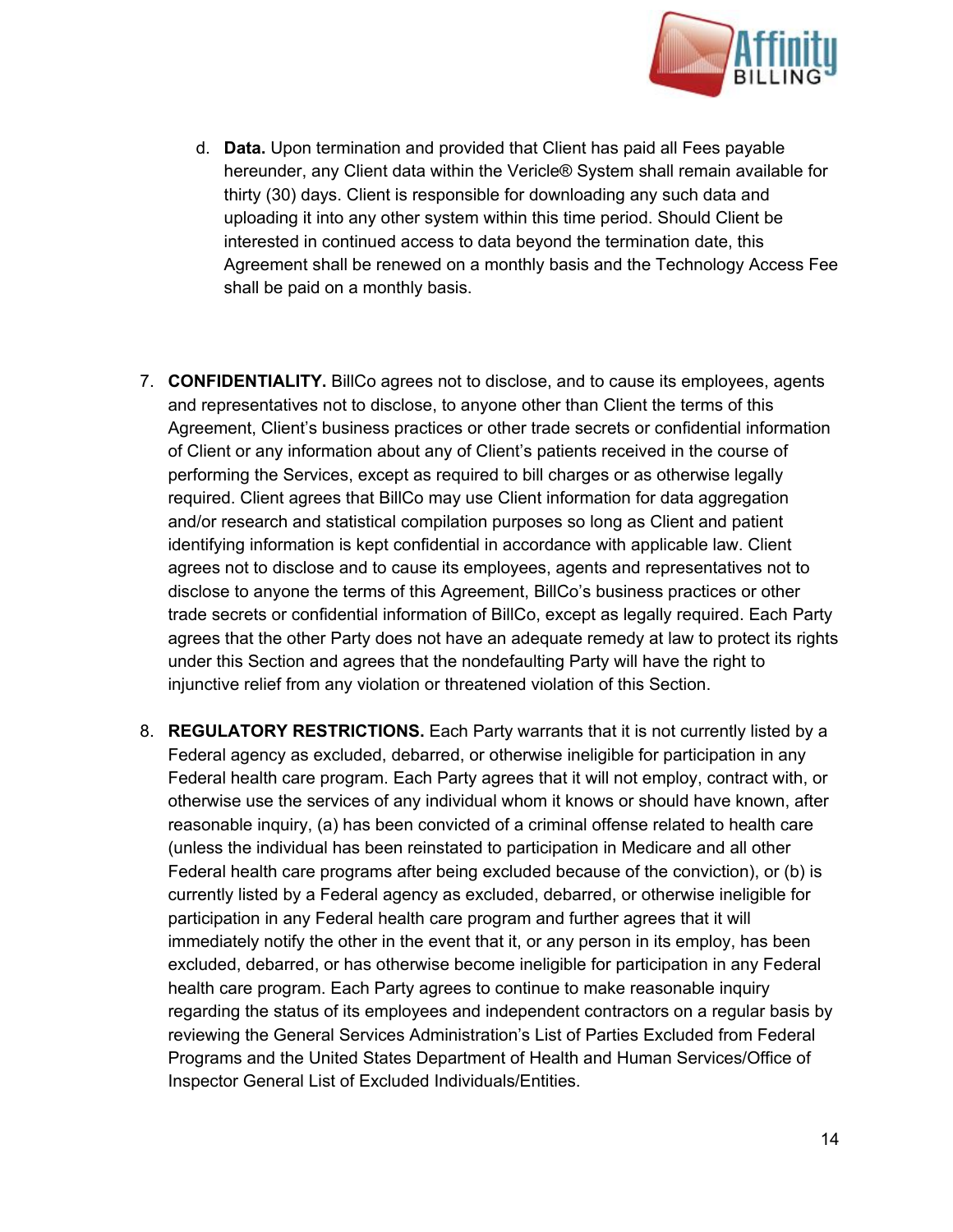

### 9. **PROTECTED HEALTH INFORMATION AND HIPAA COMPLIANCE**

- a. **HIPAA Compliance.**Each Party acknowledges that the laws of the United States and of the individual States prohibit any person who has received Protected Health Information ("PHI"), as defined by the Health Insurance Portability and Accountability Act ("HIPAA") and its implementing regulations from using or further disclosing such PHI other than as permitted or required by this Agreement or as permitted or required by law. Both Parties agree to execute a separate HIPAA Business Associate Addendum in the form attached hereto as Exhibit A.
- b. **Individual Vericle Logins.**Client shall ensure that each Client's employee or agent has separate and individual login to enable separate and individual documentation and tracking of all actions.
- c. **Use of Transaction Histories.**BillCo reserves the right to collect transaction histories and to use the statistical information derived from such histories in providing further enhancement to its service that is used to support the Client.
- 10. **RESTRICTION ON EMPLOYMENT.**During the Term and for a period of twelve (12) months following the termination of this Agreement, each Party agrees not to, without the prior written consent of the other Party, employ, contract with for services, solicit for employment on its own behalf or on behalf of any third party, or have ownership in any entity which employs or solicits for employment, any individual who (i) was an employee of the other or its parent, affiliates or subsidiaries at any time during the preceding twelve (12) months and (ii) was materially involved in the provision of the Services. Notwithstanding the foregoing, upon any termination of this Agreement, Client may rehire any individual who was employed by Client on the Effective Date, and who was hired by BillCo on or after such date. Each Party agrees that the other Party does not have an adequate remedy at law to protect its rights under this Section and agrees that the nondefaulting Party will have the right to injunctive relief from any violation or threatened violation of this Section.
- 11. **NON-SOLICITATION.** During the term of this Agreement and for twenty four months after any termination of this Agreement, Client will not, without the prior written consent of the Billco, either directly or indirectly, solicit or attempt to solicit, divert or hire away any person employed by the Billco or any customer of the Billco.

#### 12. **INDEMNIFICATION.**

a. Each Party shall defend, indemnify and hold the other Party and its owners, managers officers, directors and employees (each an "Indemnified Person") harmless from and against any and all suits, claims, judgments, settlements, penalties and other costs and expenses, including reasonable attorneys' fees and disbursements ("Costs") incurred by such Indemnified Person arising out of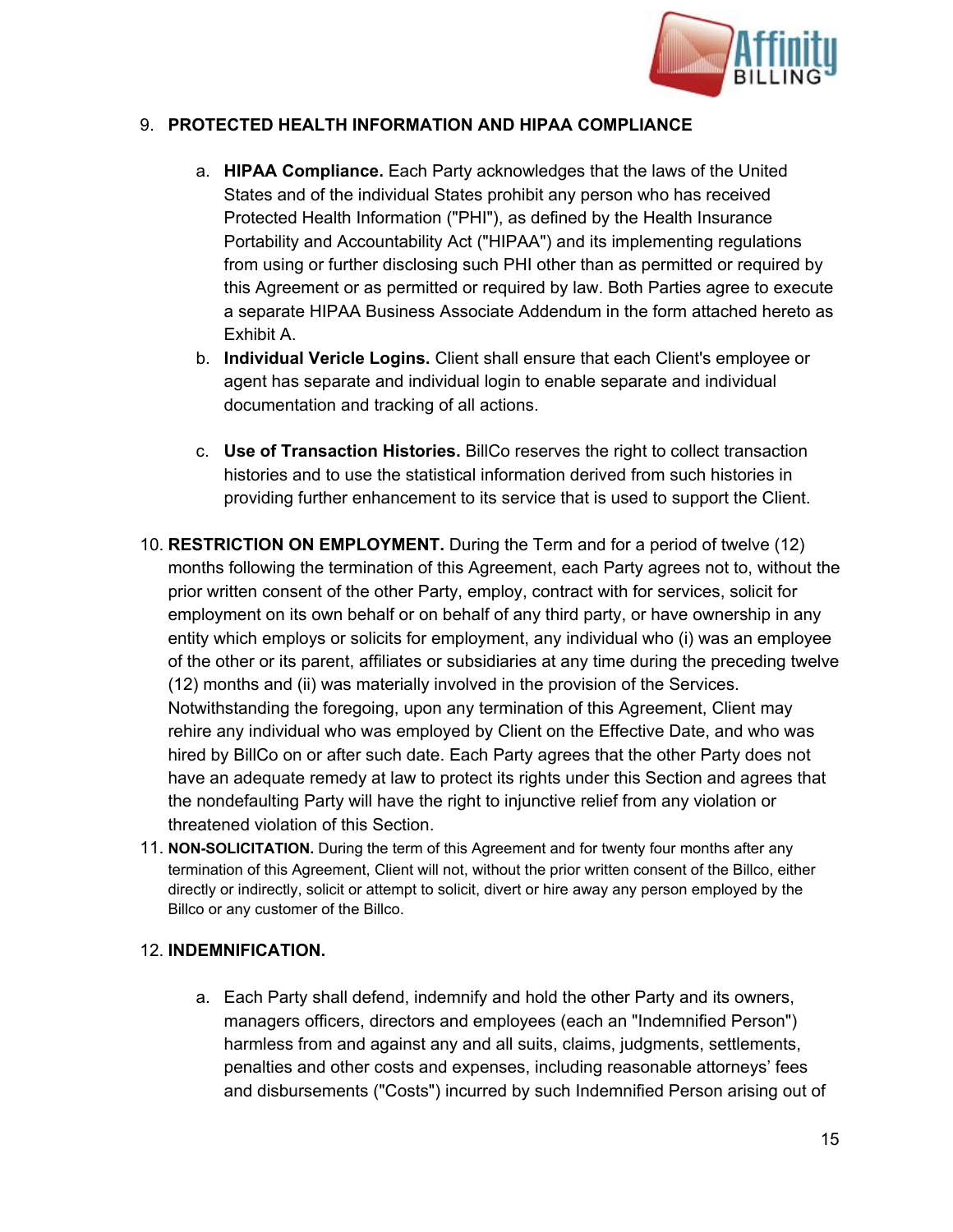

the negligence or willful misconduct of such Party or such Party's employees or agents; provided that a Party shall not be obligated to indemnify any Indemnified Person for any Cost caused, in whole or in part, by the breach of any obligations under this Agreement by the other Party or its employees or agents or by such Indemnified Person, or by the negligence or willful misconduct of the other Party or its employees or agents or such Indemnified Person.

- b. Client shall defend, indemnify and hold BillCo, and its owners, managers officers, directors and employees from, for and against any and all Costs incurred by BillCo, its, officers, managers, owners, agents or representatives as a result of Client's failure to comply with any applicable law or regulation, or any allegations of improper coding or inaccurate or improper information furnished by client.
- c. An Indemnified Person seeking indemnification shall promptly notify the Party from whom indemnification is sought hereunder of any claim asserted against it for which indemnification is sought and shall promptly deliver to the Party from whom indemnification is sought a true copy of any summons or other process, pleading or notice issued in any lawsuit or other proceeding to assert or enforce such claim. The Party from whom indemnification is sought reserves the right to control the investigation, trial and defense of such lawsuit or action (including all negotiation to effect settlement; provided, however, that such Party shall not effect any settlement that could result in any cost expense, or liability to the Indemnified Person unless the Indemnified Person consents in writing thereto, which consent shall not be unreasonably withheld, delayed or conditioned) and any appeal arising therefrom and to employ or engage attorneys of its own choice. The Indemnified Person may, as its own cost, participate in such investigation, trial and defense of such lawsuit or action and any appeal arising therefrom. The Indemnified Person shall provide full cooperation to the Party from whom indemnification is sought at all times, including providing them with all available information concerning the claim and reasonable access to relevant witnesses, while the claim or lawsuit is pending.
- d. The indemnification obligations under this Section 12 shall be limited by the limitations set forth in Section 14.

#### 13. **DISCLAIMER OF WARRANTIES.** Client expressly understands and agrees that:

- a. BillCo makes no representations or warranties with regard to the Services that are not expressly set forth in this Agreement.
- b. Without limiting the generality of the foregoing: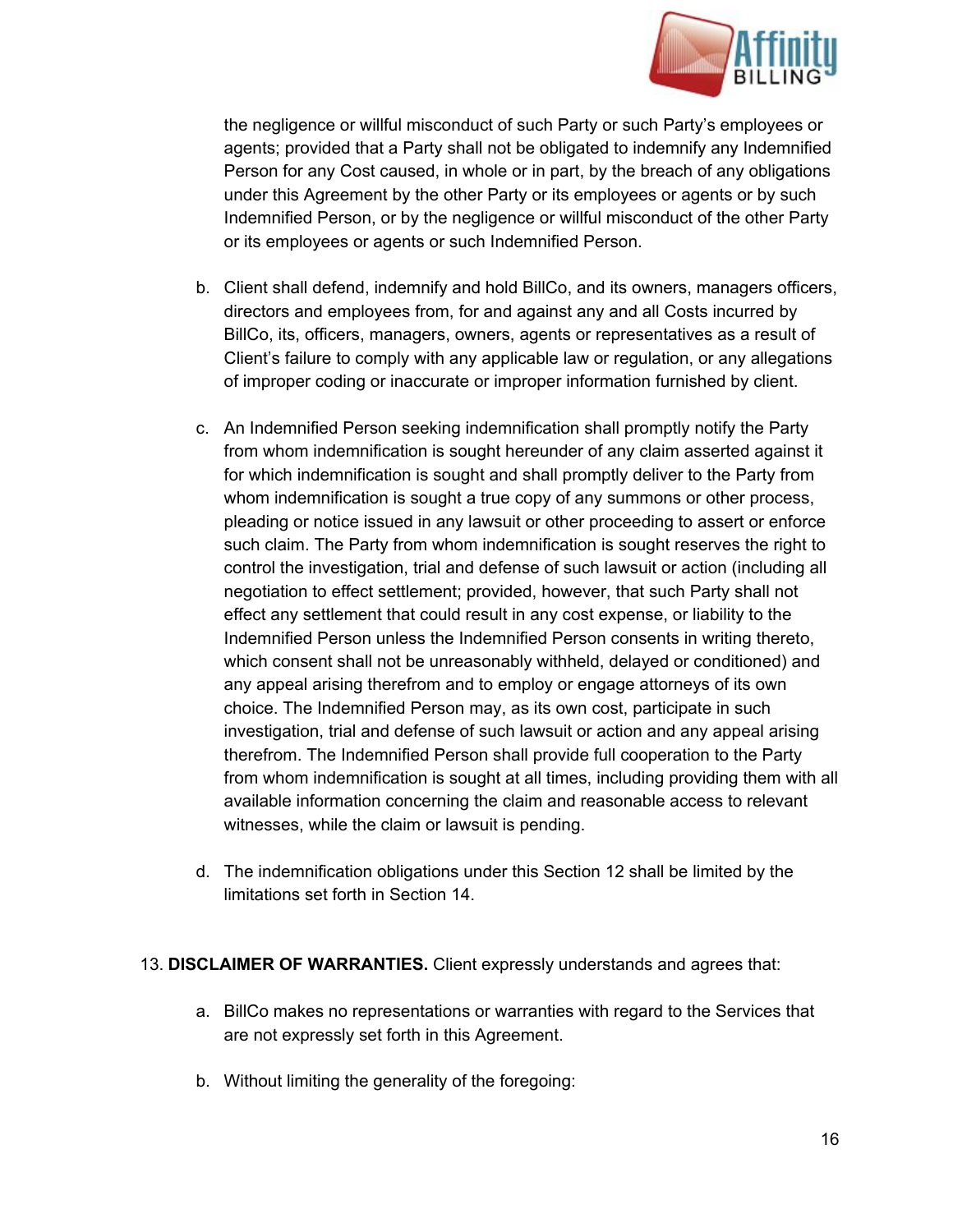

- i. BillCo does not dispense any medical, legal, accounting, claim coding, medical documentation compliance, or HIPAA compliance advice. If Client requires any assistance in such areas, then Client shall seek the services of a competent person outside of BillCo.
- ii. Client's use of Vericle® System and BillCo's billing service is at Client's sole risk. The Vericle® System and service are provided on an "AS IS" and "AS AVAILABLE" basis. BillCo expressly disclaims all warranties of any kind, whether express or implied, including, but not limited to the implied warranties or merchantability, fitness for a particular purpose or non-infringement. BillCo makes no representation or warranty that the Vericle® System will: (i) meet Client's requirements; (ii) be accurate, reliable, uninterrupted, timely or secure from viruses or other security breaches.
- iii. Any material downloaded or otherwise obtained through the service is done at Client's own discretion and risk and Client will be solely responsible for any damage to Client's computer system or loss of data that results from the download of such material.
- iv. Client has been advised and understands that the Services provided by BillCo are based on the Vericle® System, which uses automated processes to perform most of the functions necessary to expedite and maximize collections, including various functions that have traditionally been performed by human personnel. The automated functions include processes to identify and resolve many types of errors and problems through interaction between the Client and the Vericle® System, and without the use of other personnel. Importantly, when claims are placed on the Client's Workbench, further action on those claims will generally not occur until the Client has responded by inputting the necessary data into the Vericle® System, and Clients are expected to undergo initial training on the Vericle® System, and also to resolve problems using automated and Web-based customer assistance features. Except as expressly set in this Agreement, BillCo makes no representations concerning the oversight of the handling of Client's Accounts by BillCo personnel.
- c. No advice or information whether oral or written, obtained by Client from BillCo or through or from BillCo services shall create any warranty not expressly stated in the terms of service.

#### 14. **LIMITATION OF LIABILITY AND PROCEEDINGS.**

a. Notwithstanding anything to the contrary set forth in this Agreement, Client agrees that BillCo's liability to Client under this Agreement or otherwise in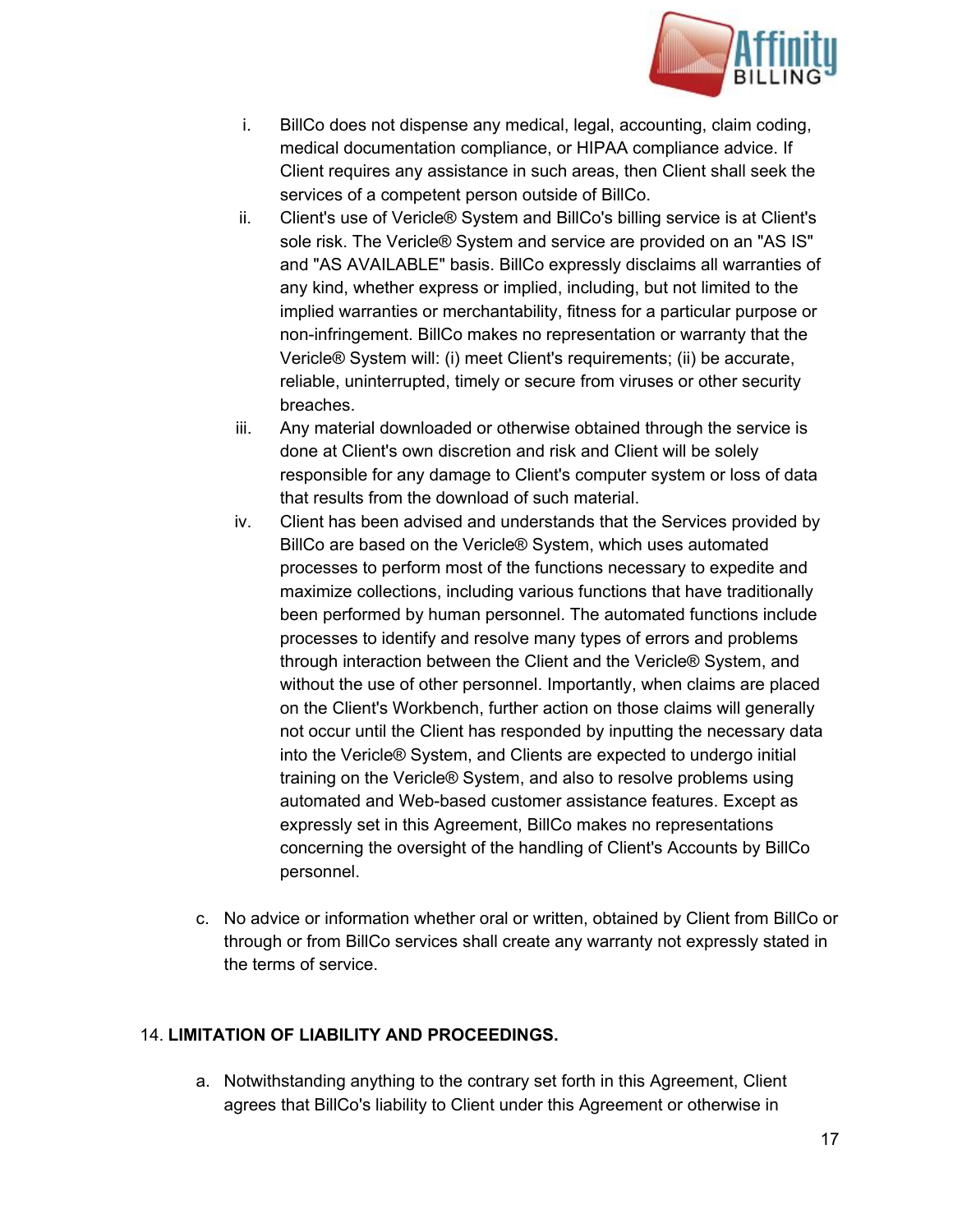

connection with the Services shall be limited to the smaller of five thousand (\$5,000) dollars or the greatest amount of fees paid to BillCo by Client in any consecutive six (6) month period during the Term.

- b. Without limiting the generality of Section 14(a), BillCo shall not be liable to Client under this Agreement or otherwise in connection with the Services for:
	- i. any loss or damage resulting from incorrect postings, as specified in Section 3(f) (iv);
	- ii. any loss or damage resulting from the receipt or obligation to refund any overpayments or alleged overpayments received by Client; or
	- iii. any loss or damage resulting from any malfunction or design flaw with respect to the Vericle® System or any goods, data or services obtained through or by virtue of the Vericle® System, including (1) any loss, destruction or unauthorized access to or alteration of data transmitted to or stored on the Vericle® system; or (2) the conduct of any representatives of Vericle® or any other vendor.
- c. Neither Party shall be liable to the other for any direct, indirect, incidental, special, consequential, or exemplary damages, including, but not limited to, damages for loss of revenue or profits, goodwill, use, data, or other intangible losses (even if the other Party has been advised of the possibility of such damages);
- d. In addition to the other limitations on remedies set forth herein, Client shall be subject to the following limitation on claims. Client waives any claims it may have at any time against BillCo based on one or more incorrect or otherwise improper entries into Client's accounts on the Vericle® System, or any event action or inaction by BillCo or its employees or agents that involves or results in one or more incorrect or otherwise improper entries into Client's accounts on the Vericle® System, if (i) such entry or entries resulted in a discrepancy that would have been revealed by a careful reconciliation of Client's bank account balances against Clients accounts on the Vericle® System, and (ii) Client does not report such discrepancy to BillCo within twelve (12) months after the later of the entry into Client's accounts on the Vericle® System or the Clients' bank account.
- e. No proceeding or action arising under this Agreement may be brought by either Party more than twelve (12) months after the cause of action arose.
- f. **The limitations on liability and the waiver of claims set forth in this Section 14 and elsewhere in this Agreement reflect a deliberate and bargained for allocation of risks between BillCo and Client and constitute the basis of the parties' bargain, without which BillCo and Client would not have agreed to the terms and conditions of this Agreement.**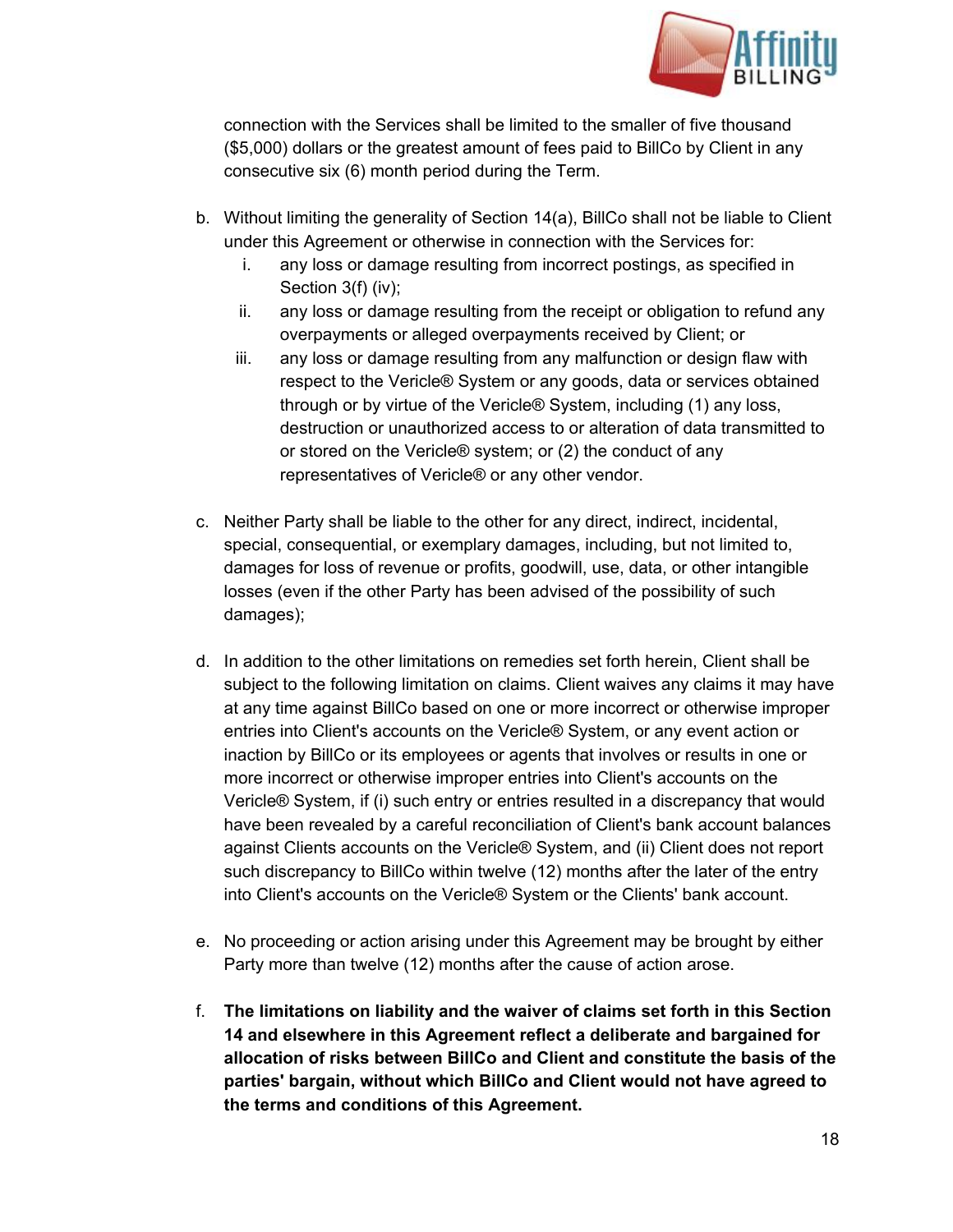

- 15. **CLIENT CONSENT TO ASSIGNMENT OF BILLCO'S OBLIGATIONS.**Client hereby agrees and acknowledges that
	- a. BillCo may assign and subcontract any of its obligations under this Agreement to unrelated third parties ("Third Parties"), including but not limited to, off-shore business process outsourcing companies; and
	- b. BillCo shall be permitted to give such Third Parties access to the Vericle® System and confidential information regarding the Client, including but not limited to PHI; subject to the terms and conditions of this Agreement and the HIPAA Business Associate Addendum in the form attached hereto as Exhibit A.
	- c. Any document or addition to the Vericle system derived through client collaboration will be the property of the billco.
- 16. **CLIENT CONSENT TO ADVERTISING.**Client hereby agrees and acknowledges that BillCo may use, publish, broadcast, display, reproduce, and distribute information that Client provides to BillCo for BillCo's advertising or promotional programs, including the business name of the Client's firm. Client agrees that BillCo may use this information in a variety of media in its advertising including printed, website, graphic, video, or audio, on its own and in combination with other advertising materials. BillCo may use all of the information provided by the Client, only part of it, or may summarize it, but only in a way that does not distort the accuracy of the information.
- 17. **REPRESENTATIONS BY CLIENT.** Client represents and warrants that it is duly authorized to enter into this Agreement and that the person executing this Agreement on its behalf is a duly authorized officer or agent of Client. Client further represents and warrants that none of its Accounts have been nor shall they be pledged, sold, hypothecated, encumbered, factored, or borrowed against, without BillCo's prior written consent. Client represents that it is a sophisticated purchaser of BillCo's products and services and is knowledgeable in the billing requirements and all laws, rules, regulations governing its billing practices and that Client is not relying on BillCo in any manner related to implementing proper billing techniques.
- 18. **AGENCY RELATIONSHIP.** Nothing in this Agreement creates an employer-employee relationship, joint venture or partnership arrangement. BillCo is an independent contractor acting as an agent on Client's behalf, as described in Section 1 herein. Except for information to be provided to BillCo by the Client in accordance with this Agreement, BillCo and Client shall maintain their own separate books and records of their operations.

#### 19. **MISCELLANEOUS.**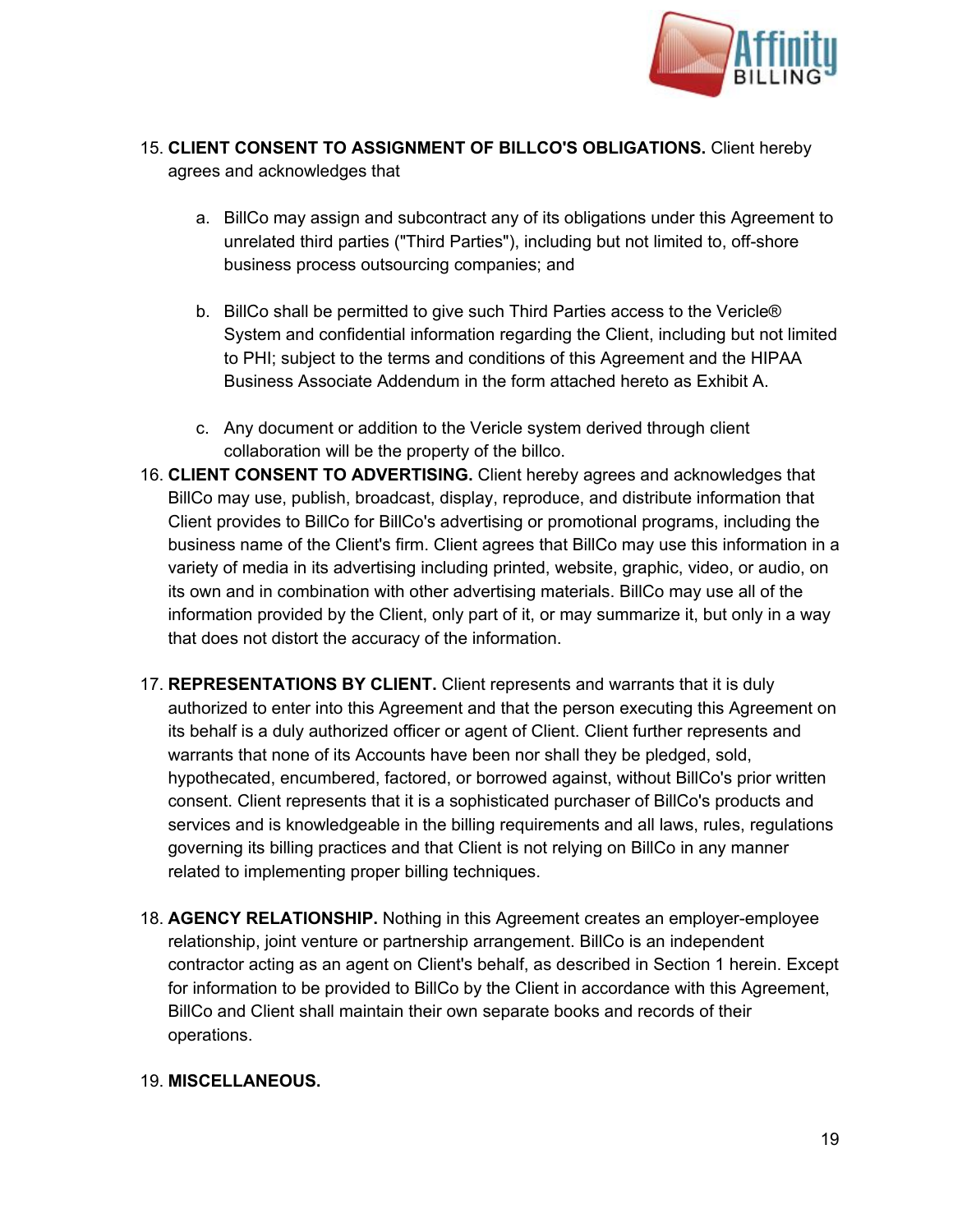

- a. **Assignment.** Client's rights and obligations hereunder may not be assigned, and any assignment or attempted assignment shall be deemed null and void.
- b. **Modifications.**BillCo shall have the right to modify the terms of this Agreement by written notice to Client given not less than sixty (60) days before such modification becomes effective. The Fees payable by Client hereunder shall not be modified during the Initial Term, except that if fees charged by Vericle® for use of and training on the Vericle® System increase, BillCo may make a corresponding increases in the Technology Access Fee and the Training/Integration Fee. If Client objects to any such modification, it shall have the right to terminate this Agreement by written notice to BillCo given not less than fifteen (15) days after receipt of the notice of modification, in which event this Agreement shall terminate on the date that the modification was to go into effect. This Agreement may not be otherwise modified or amended, except in writing and signed by both Parties.
- c. **Delay Not Waiver.** Delay by a Party in enforcing any rights it may have hereunder shall not constitute a waiver of such rights. Waiver of a right by a Party in one or more instances shall not be construed as a waiver of that right in other instances.
- d. **Notices.**Any notice, request, instruction or other document to be given hereunder by either Party hereto to the other shall be in writing, and sent and delivered by certified or registered mail, postage prepaid, return receipt requested, to the address set forth for such Party hereinabove. Any Party may change the address to which notices are to be sent by giving notice of such change of address to the other parties in the manner herein provided for giving notice.
- e. **Non-Disparagement Agreement.** Each Party agrees that it shall not at any time make disparaging statements to anyone with respect to the other Party, its personnel or business practices. The provisions of this paragraph shall not apply to statements made in the context of litigation, or pursuant to legal process, or information otherwise provided as required by law. The provisions of this paragraph shall survive termination of this Agreement.
- f. **Choice of Law; Jurisdiction.** This Agreement shall be governed by, and construed in accordance with, the laws of the State of Florida without regard to its principles of conflict of laws. The Parties irrevocably
	- i. agree that any suit, action or other legal proceeding arising out of this Agreement shall be brought in the courts of the State of Florida or in the United States District Court for the District of Florida;
	- ii. consent to the jurisdiction of each such court in any such suit, action or proceeding; and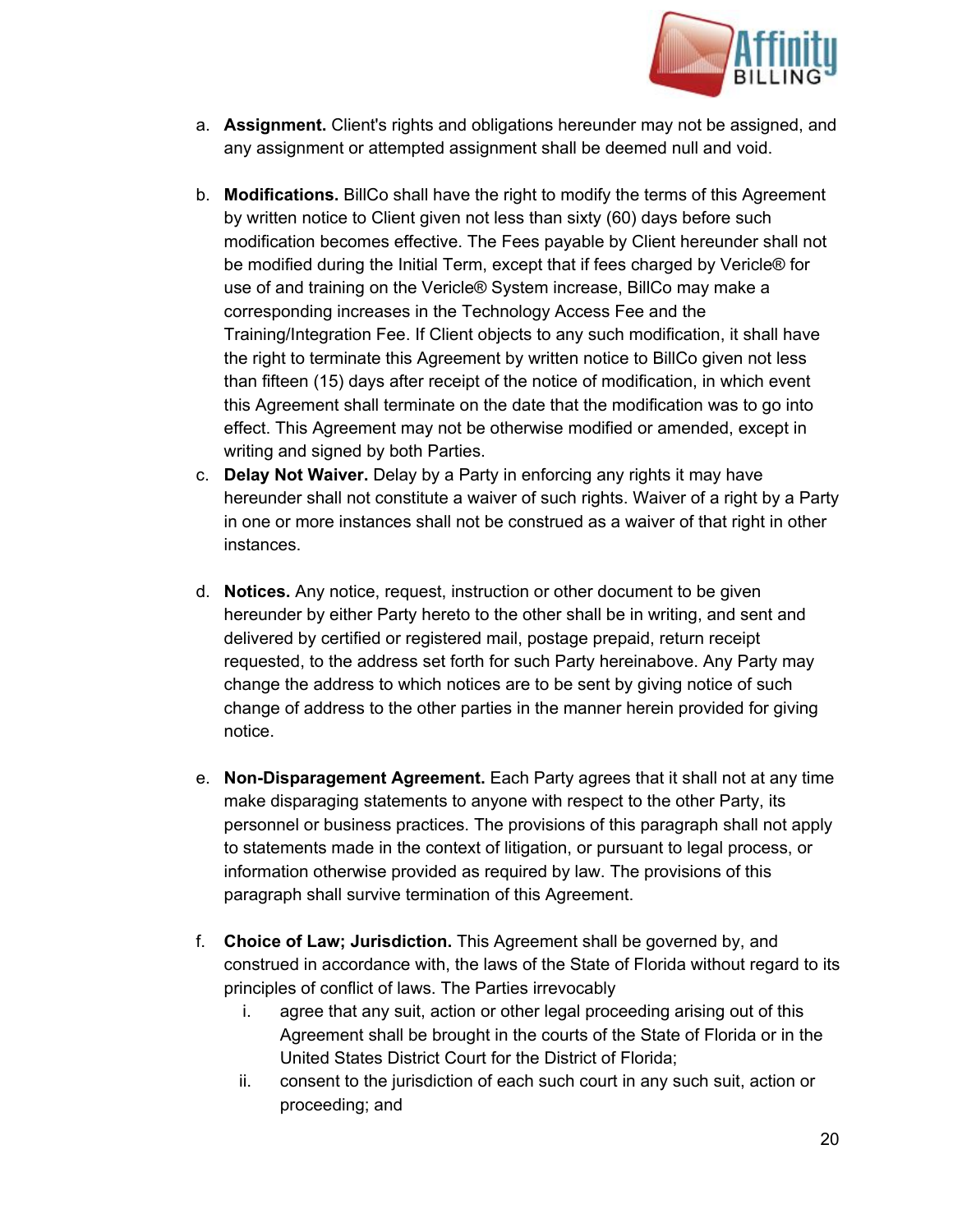

- iii. waive any objection it may have to the laying of venue of any such suit, action or proceeding in any of such courts.
- g. **Entire Agreement.**This Agreement represents the entire agreement among the parties, with respect to the subject matter hereof, and all prior agreements or understandings relating to any and all rights and obligations, written or oral, are nullified and superseded hereby.
- h. **Meaning of Including.** Whenever used in this Agreement, the term "including" shall mean "including but not limited to."
- i. **Incorporation of Recitals.**The Recitals set forth in the Background of this Agreement are hereby incorporated into and made a part of this Agreement.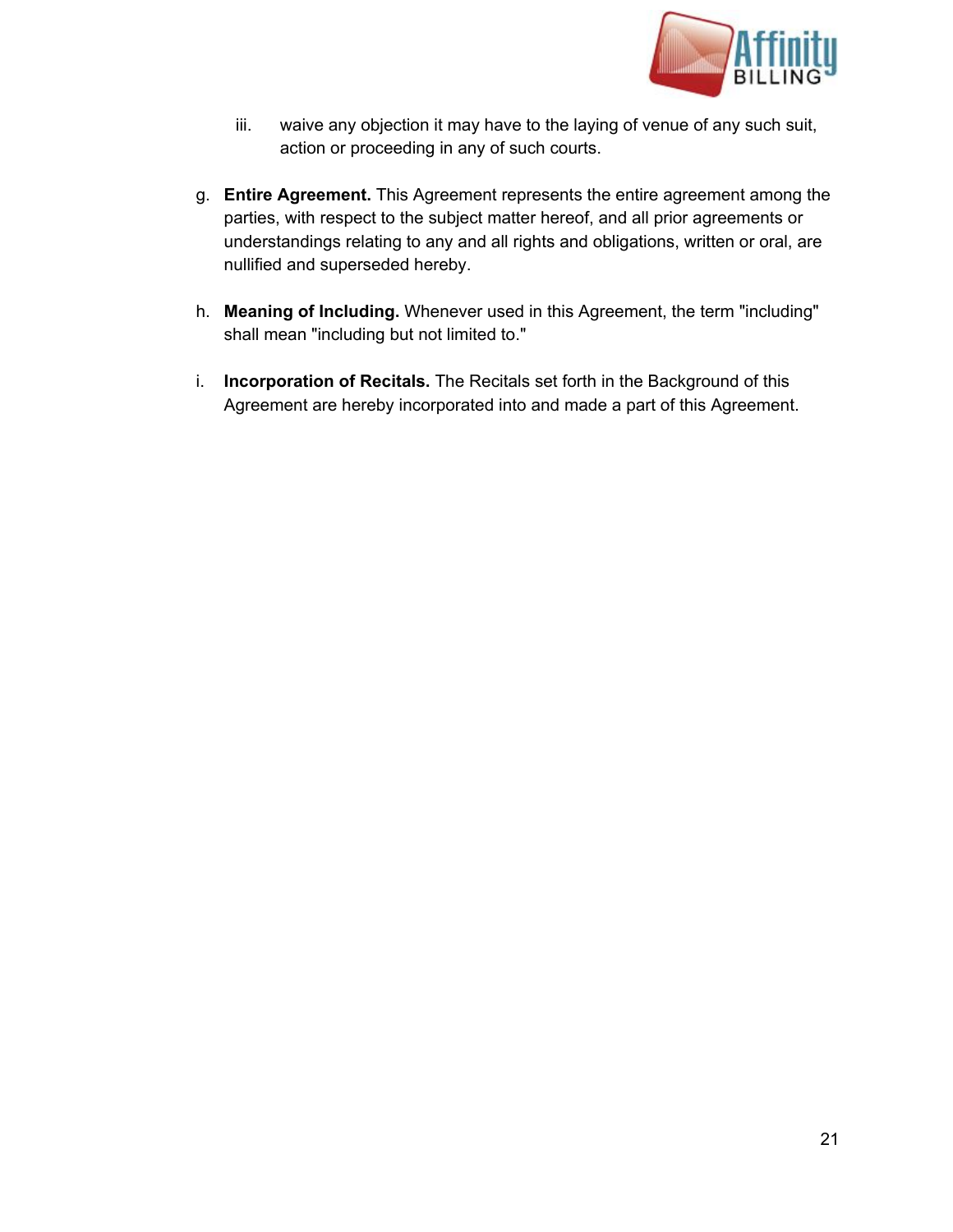

# **Schedule I Optional Services Pricing**

| <b>Fee Type</b>                                               | <b>Amount</b> | <b>Details</b>                                                                                                                                                                                                                                                                                                                                                                                         |
|---------------------------------------------------------------|---------------|--------------------------------------------------------------------------------------------------------------------------------------------------------------------------------------------------------------------------------------------------------------------------------------------------------------------------------------------------------------------------------------------------------|
| <b>Paper Patient</b><br><b>Statements</b>                     | \$0.99        | Per statement                                                                                                                                                                                                                                                                                                                                                                                          |
| <b>Electronic Patient</b><br><b>Statements</b>                | \$0.05        | Per statement                                                                                                                                                                                                                                                                                                                                                                                          |
| <b>Patient Demographic</b><br><b>Data Entry</b>               | \$1.00        | For each entry of patient demographic record.                                                                                                                                                                                                                                                                                                                                                          |
| <b>Old Claims</b>                                             | \$2.00        | For each Account forwarded by Client to BillCo with a date of<br>service more than 120 days prior to the Effective Date, in<br>addition to the Billing Service Fee on payments received on<br>such Accounts after the Effective Date ("New Money on Old<br>Claims"). The Old Claims Fee is assessed regardless of the<br>outcome of the processed claim and is payable when the<br>claim is forwarded. |
| <b>Manual Insurance</b><br><b>Verification</b>                | \$6.00        | Per patient, per insurance plan for verifying insurance<br>coverage. Client may elect to have BillCo perform such<br>insurance verification on a patient-by-patient basis.                                                                                                                                                                                                                             |
| <b>Electronic Insurance</b><br>Verification.                  | \$0.10        | Per patient, per insurance plan for verifying insurance<br>coverage electronically, where available. Client may elect to<br>have BillCo perform such electronic insurance verification on<br>a patient-by-patient basis.                                                                                                                                                                               |
| <b>Patient Demographic</b><br><b>Bulk Upload - First File</b> | \$700         | For each upload of patient demographic data in a csv file<br>format. Each patient demographic data upload will be limited<br>to 20 columns. Client may manually enter additional patient<br>demographics at no extra cost to client.                                                                                                                                                                   |
| <b>Patient Demographic</b><br><b>Bulk Upload - Next File</b>  | \$300         | For each additional upload of patient demographic data in a<br>csv file format, as specified above.                                                                                                                                                                                                                                                                                                    |
| <b>Custom Web-based</b><br><b>Training</b>                    | \$150         | Per hour for custom training over the Web.                                                                                                                                                                                                                                                                                                                                                             |
| <b>Custom On-Site</b><br>Training.                            | \$750.00      | Per day, plus travel, lodging, and food expenses, for custom<br>on- site training, subject to Client's approval ahead of<br>incurred expenses.                                                                                                                                                                                                                                                         |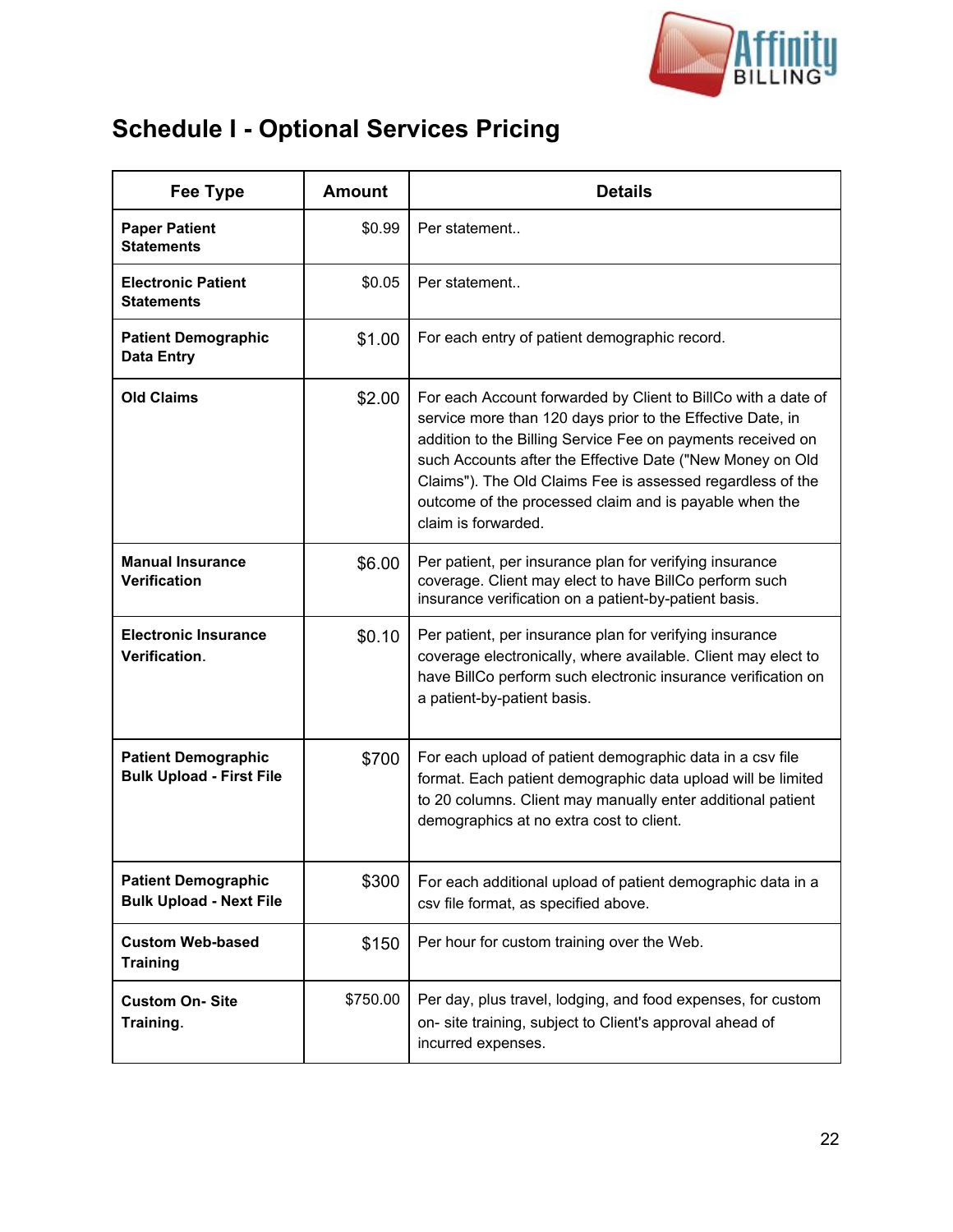

| <b>Processed- to-Patient</b><br><b>Service Fee Exception</b> | \$3.00  | If claims are processed to the patient, then the Client is<br>responsible for collecting EOBs from the patient and faxing<br>them to BillCo. If Client fails to provide the EOB's for longer<br>than six weeks from the date of claim submission to<br>insurance, Client shall pay a flat fee of \$3.00 for processing<br>of "Processed to Patient" claims, instead of Billing Service<br>Fee.                                                                                                                                                                                                                                                                                                                                                                                        |
|--------------------------------------------------------------|---------|---------------------------------------------------------------------------------------------------------------------------------------------------------------------------------------------------------------------------------------------------------------------------------------------------------------------------------------------------------------------------------------------------------------------------------------------------------------------------------------------------------------------------------------------------------------------------------------------------------------------------------------------------------------------------------------------------------------------------------------------------------------------------------------|
| <b>Termination Fees</b>                                      | \$2.00  | Per open claim, upon termination of this Agreement.<br>Alternatively, Client may elect in writing to have BillCo to<br>continue to process insurance billings on open claims for one<br>hundred eighty (180) days, in which event: (1) for one<br>hundred eighty (180) days after such termination, Client shall<br>send BillCo copies of all payments and remittance advices<br>received with respect to such claims and shall not take or<br>authorize any other billing company to take any action that<br>would interfere with BillCo's attempts to collect on such<br>claims, and (2) Client shall pay BillCo a fee of \$0.08 per One<br>US Dollar (\$1) of insurance collections on such claims<br>received within one hundred eighty (180) days of the date of<br>termination. |
| <b>Data Only Access</b>                                      | \$99.00 | For access to data in the Vericle system, upon Termination.<br>This charge will only be applied if you choose to discontinue<br>your relationship and implement the Data Only Access<br>contract.                                                                                                                                                                                                                                                                                                                                                                                                                                                                                                                                                                                     |

# **Exhibit A HIPAA BUSINESS ASSOCIATE ADDENDUM**

**This HIPAA Business Associate Addendum** (this "Addendum") is attached to and made part of the Software and Billing Services Agreement by and between Billco and the Client.

#### **BACKGROUND**

- A. The Covered Entity has engaged Business Associate for the purpose of providing billing services ("Business Associate's Services"), as more particularly set forth in Billing Services Agreement, dated July 22 , 2015 .
- B. The Covered Entity wishes to disclose certain information ("Information") to Business Associate pursuant to the terms of this Addendum, some of which may constitute Protected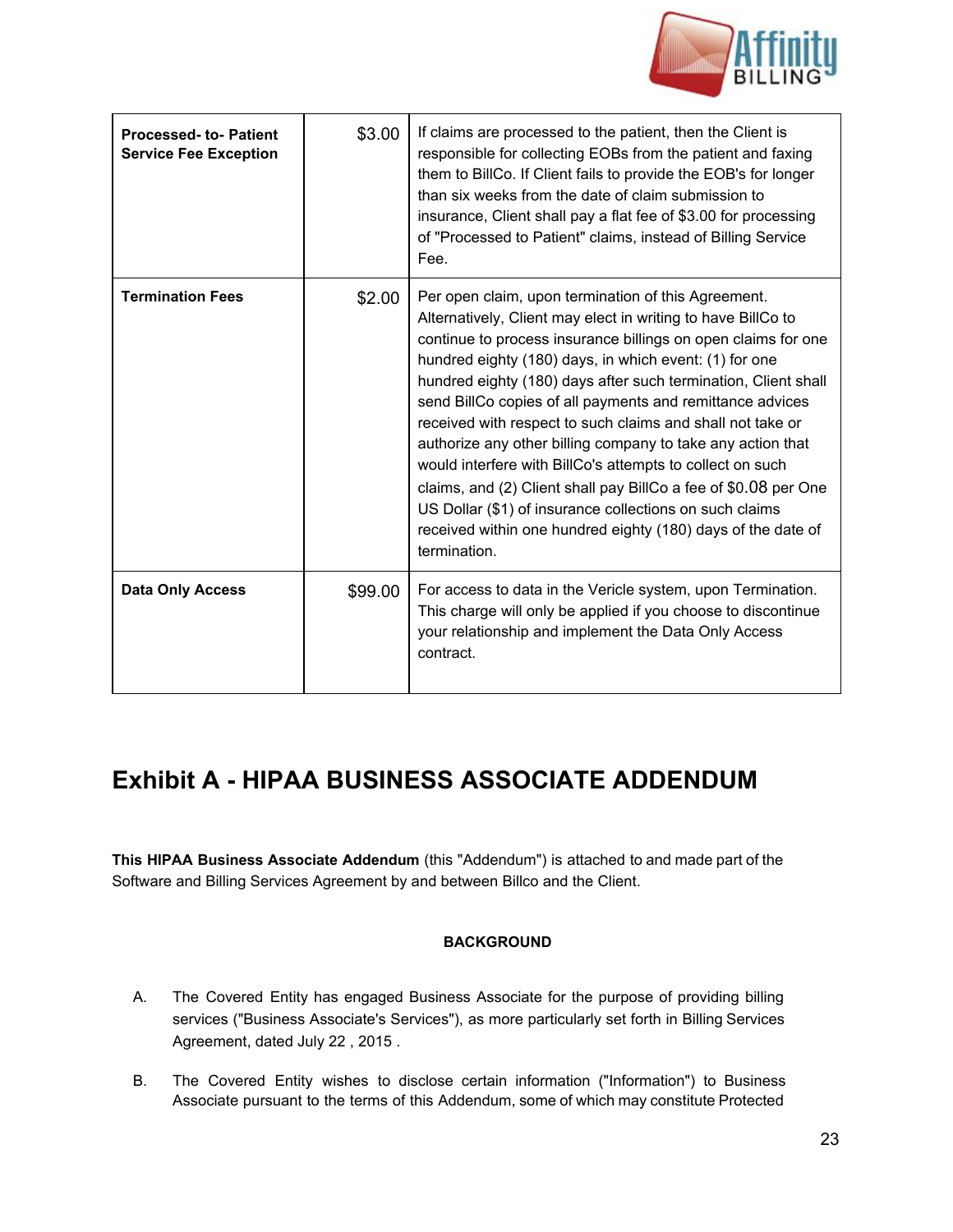

Health Information ("PHI"), including electronic protected health information ("e-PHI") (PHI and e-PHI are collectively referred to herein simply as PHI).

- C. The Covered Entity and Business Associate intend to protect the privacy and provide for the security of PHI disclosed to Business Associate pursuant to this Addendum in compliance with the Health Insurance Portability and Accountability Act of 1996, Public Law 104-191 ("HIPAA") and regulations promulgated there under by the U.S. Department of Health and Human Services (the "HIPAA Regulations") and other applicable laws.
- D. The safeguards imposed upon Business Associate with respect to the PHI are imposed in accordance with, and shall satisfy the standards and requirements of, HIPAA and the HIPAA Regulations, including, but not limited to, Title 45, Parts 160, 162 and 164 of the Code of Federal Regulations ("CFR"), as the same may be amended from time to time.
- E. **NOW THEREFORE,** in consideration of the foregoing, the mutual covenants and promises contained in this Addendum and for other good and valuable consideration, the receipt and sufficiency of which are hereby acknowledged by each Party to the other, the Parties, intending to be legally bound, hereby acknowledge, covenant and agree as follows.

#### 1. **Definitions.**

- A. "Protected Health Information" or "PHI": Any information, whether oral or recorded in any form or medium: (i) that relates to the past, present or future physical or mental health or condition of an individual; the provision of health care to an individual; or the past, present or future payment for the provision of health care to an individual, and (ii) that identifies the individual or with respect to which there is a reasonable basis to believe the information can be used to identify the individual, and shall have the meaning given to such term under HIPAA and the HIPAA Regulations, including, but not limited to 45 CFR Section 160.103.
- B. "Electronic Protected Heath Information" or "e-PHI": e-PHI shall mean PHI that is maintained on or transmitted by "Electronic Media" (as defined below).
- C. "Electronic Media": Electronic Media means (i) electronic storage media including memory devices in computers (hard drives) and any removable/transportable digital memory medium, such as magnetic tape or disk, optical disk, or digital memory card; or (ii) transmission media use to exchange information already in electronic storage media (i.e., internet, extranet, leased lines, dial-up lines, private networks).

#### 2. **Obligations of Business Associate.**

- A. Permitted Uses and Disclosures. Business Associate may use and/or disclose PHI received by Business Associate pursuant to this Addendum (the "Covered Entity's PHI") solely in accordance with the specifications set forth in "Schedule II", Permitted Uses and Disclosures, which is incorporated herein by reference. In the event of any conflict between this Addendum and Schedule II, this Addendum shall control.
- B. Nondisclosure. Business Associate shall not use or further disclose the Covered Entity's PHI other than as permitted or required by this Addendum or as required by law.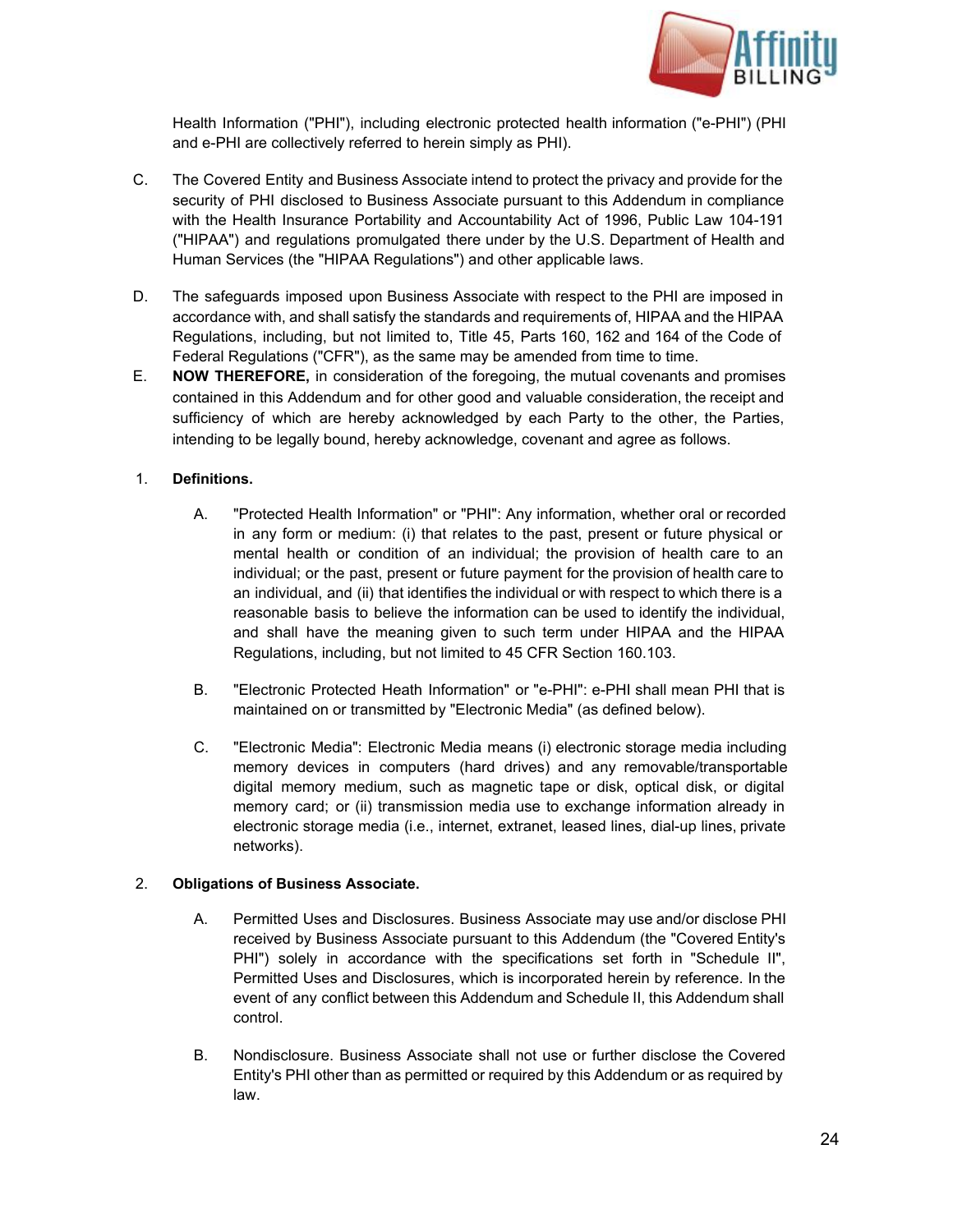

- C. Safeguards.
	- ii. Generally. Business Associate shall use appropriate safeguards to provide for the security of Covered Entity's PHI. Business Associate shall maintain a comprehensive written security program that includes administrative, technical and physical safeguards appropriate to the size and complexity of the Business Associate's operations and the nature and scope of its activities.
	- iii. Administrative Safeguards. Business Associate shall implement policies and procedures to prevent, detect, contain, and correct security violations.
	- iv. Physical Safeguards. Business Associate shall limit physical access to electronic information systems that maintain PHI and the facility or facilities in which they are housed, while ensuring that properly authorized access is allowed.
	- v. Technical Safeguards. Business Associate shall implement technical policies and procedures for electronic information systems that maintain PHI to allow access only to those persons or software programs that have been granted access rights as specified in C.F.R. 164.308(a)(4).
- D. Reporting of Disclosures. Business Associate shall report to the Covered Entity any uses or disclosures of the Covered Entity's PHI that are not provided for by this Addendum of which Business Associate becomes aware.
- E. Business Associate's Agents. Business Associate shall ensure that any agents, including subcontractors, to whom it provides PHI received from (or created or received by Business Associate on behalf of) the Covered Entity agree to the same restrictions and conditions that apply to Business Associate with respect to such PHI.
- F. Availability of Information to the Covered Entity. Business Associate shall make available to the Covered Entity such information as the Covered Entity may require to fulfill the Covered Entity's obligations to provide access to, provide a copy of, and account for disclosures with respect to PHI pursuant to HIPAA and the HIPAA Regulations, including, but not limited to, 45 CFR Sections 164.524 and 164.528. Nothing in this provision shall be construed to preclude or limit Business Associate's obligations under the law, specifically with respect to the provision of access to individuals of their PHI and the provision of an accounting of disclosures to individuals of their PHI.
- G. Amendment of PHI. Business Associate shall make the Covered Entity's PHI available to the Covered Entity as the Covered Entity may require to fulfill the Covered Entity's obligations to amend PHI pursuant to HIPAA and the HIPAA Regulations, including, but not limited to, 45 CFR Section 164.526, and Business Associate shall, as directed by the Covered Entity, incorporate any amendments to the Covered Entity's PHI into copies of such PHI maintained by Business Associate. Nothing in this provision shall be construed to preclude or limit Business Associate obligations under the law, specifically with respect to the amendment of PHI by Business Associate.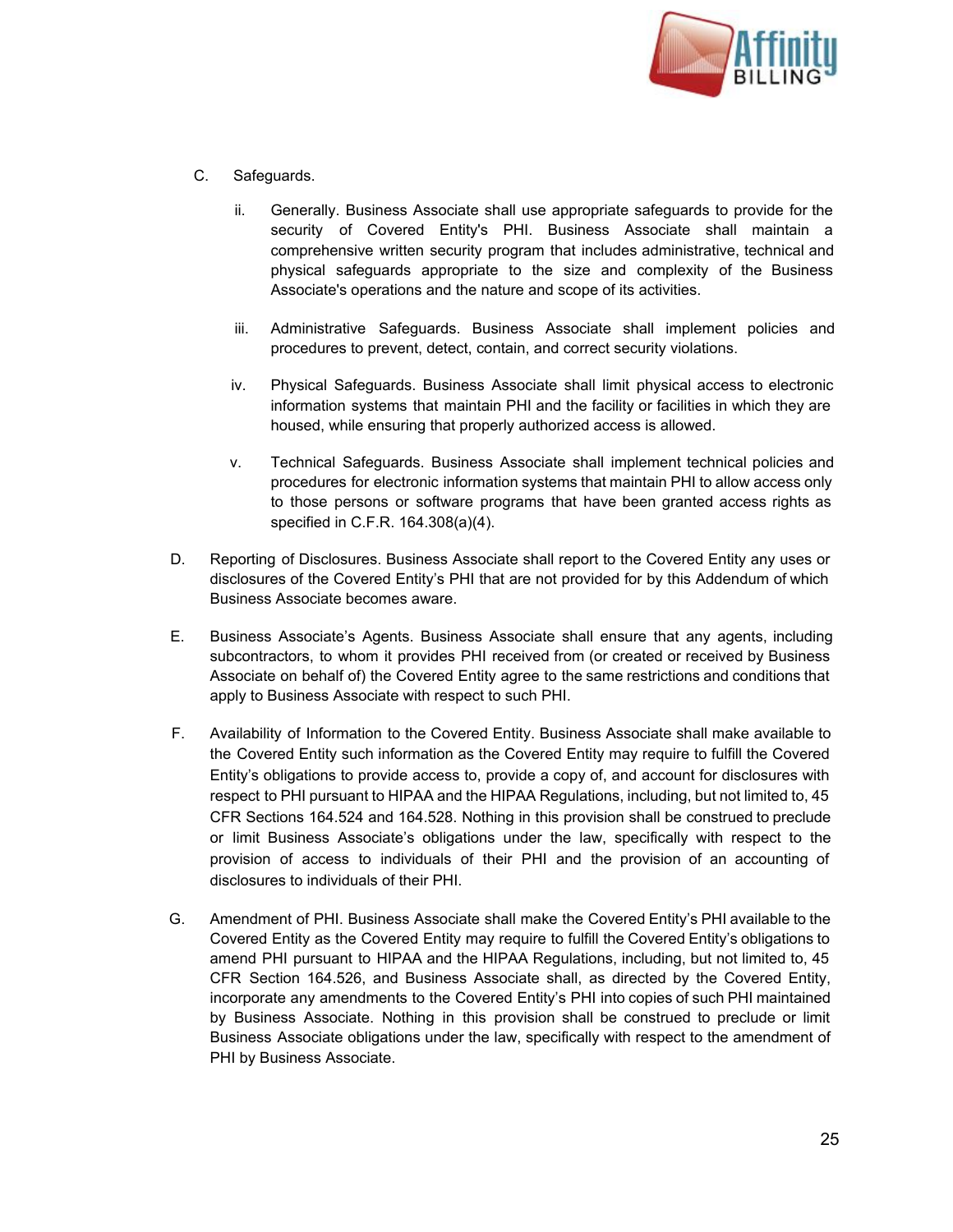

- H. Internal Practices. Business Associate shall make its internal practices, books and records relating to the use and disclosure of PHI received from the Covered Entity (or created or received by Business Associate on behalf of the Covered Entity) available to the Secretary of the U.S. Department of Health and Human Services for purposes of determining the Covered Entity's compliance with HIPAA and the HIPAA Regulations.
- 3. **Obligations of the Covered Entity.** The Covered Entity shall be responsible for using appropriate safeguards to maintain and ensure the confidentiality, privacy and security of PHI transmitted to Business Associate pursuant to this Addendum, in accordance with the standards and requirements of HIPAA and the HIPAA Regulations, until such PHI is received by Business Associate.

#### 4. **Termination.**

- A. Material Breach. A violation of a material term of this Addendum by Business Associate as determined by the Covered Entity shall provide grounds for immediate termination by the Covered Entity of Business Associate's Services being provided to the Covered Entity.
- B. Judicial or Administrative Proceedings. Either Party may terminate Business Associate's Services, effective immediately, if: (i) the other Party is named as a defendant in a criminal proceeding for a violation of HIPAA; or (ii) a finding or stipulation that the other Party has violated any standard or requirement of HIPAA or other security or privacy laws is made in any administrative or civil proceeding in which the Party has been joined.
- C. Effect of Termination. Upon termination of Business Associate's Services for any reason, Business Associate shall return and destroy all PHI received from the Covered Entity (or created or received by Business Associate on behalf of the Covered Entity) that Business Associate still maintains in any form, and shall retain no copies of such PHI, or if return or destruction is not feasible, it shall continue to extend the protections of this Addendum to such information, and limit further use of such PHI to those purposes that make the return or destruction of such PHI infeasible.
- 5. **Indemnification.** The Covered Entity and Business Associate will indemnify, hold harmless and defend the other Party to this Addendum from and against any and all claims, losses, liabilities, costs and other expenses including court costs and reasonable attorneys fees and disbursements, incurred as a result of, or arising directly or indirectly out of or in connection with: (i) any misrepresentation, breach of warranty or non-fulfillment of any undertaking on the part of the Party under this Addendum; and (ii) any claims, demands, awards, judgments, actions and proceedings made by any person or organization arising out of or in any way connected with the Party's performance under this Addendum.
- 6. **Certification.** To the extent that the Covered Entity determines that such examination is necessary to comply with the Covered Entity's legal obligations pursuant to HIPAA relating to certification of its security practices, the Covered Entity or its authorized agents or contractors, may, at the Covered Entity's expense, examine Business Associate's facilities, systems, procedures and records as may be necessary for such agents or contractors to certify to the Covered Entity the extent to which Business Associate's security safeguards comply with HIPAA, the HIPAA Regulations or this Addendum

#### 7. **Amendment.**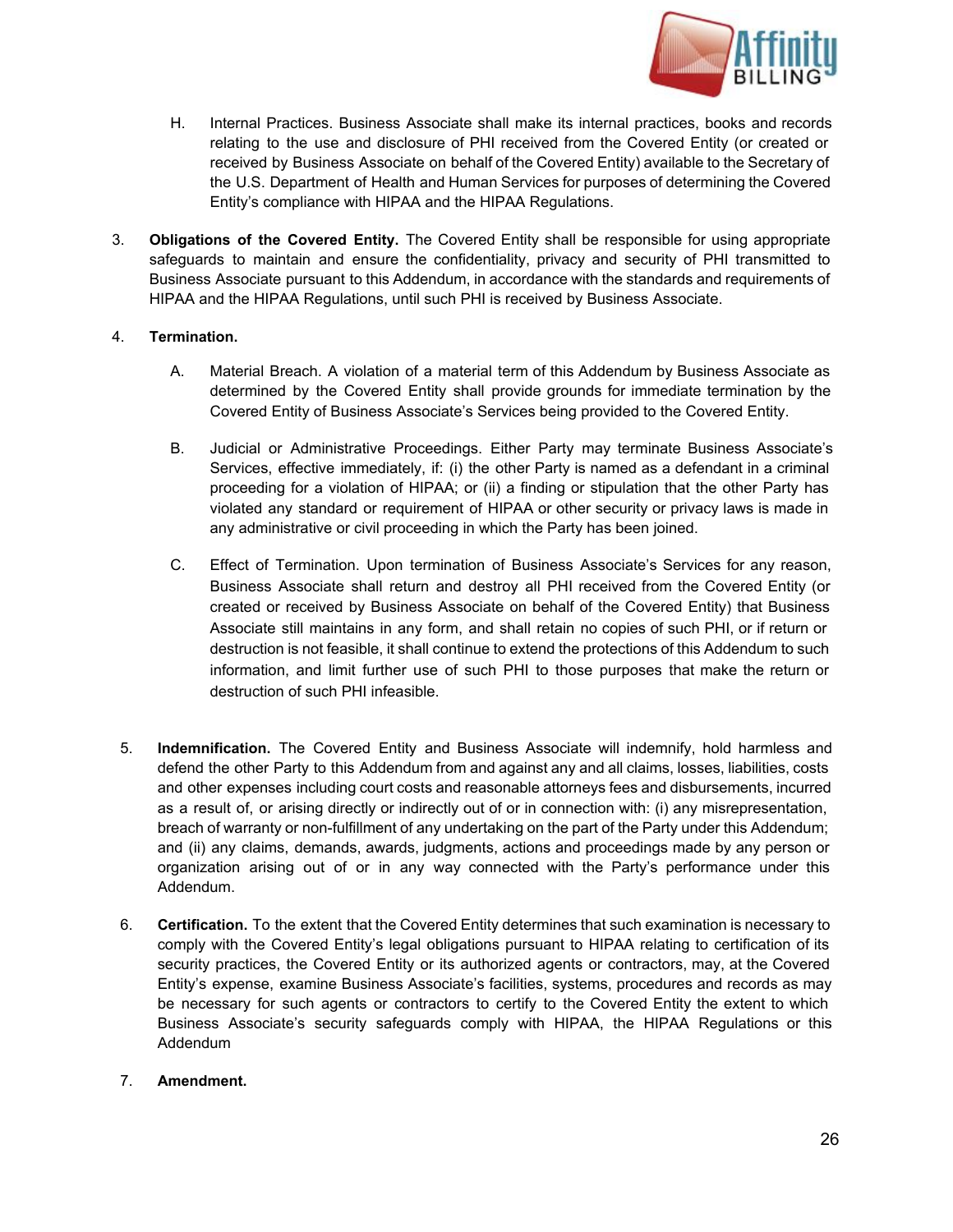

- A. Amendment to Comply with Law. The Parties acknowledge that state and federal laws relating to electronic data security and privacy are rapidly evolving and that amendment of this Addendum may be required to provide for procedures to ensure compliance with such developments. The Parties specifically agree to take such action as is necessary to implement the standards and requirements of HIPAA, the HIPAA Regulations and other applicable laws relating to the security or confidentiality of PHI. The Parties understand and agree that the Covered Entity must receive satisfactory written assurance from Business Associate that Business Associate will adequately safeguard all PHI that it receives or creates pursuant to the delivery of Business Associate's Services and this Addendum. Upon the Covered Entity's request, Business Associate agrees to promptly enter into negotiations with the Covered Entity concerning the terms of an amendment to this Addendum embodying written assurances consistent with the standards and requirements of HIPAA, the HIPAA Regulations or other applicable laws. The Covered Entity may terminate Business Associate's Services upon 30 days written notice in the event (i) Business Associate does not promptly enter into negotiations to amend this Addendum when requested by the Covered Entity pursuant to this Section or (ii) Business Associate does not enter into an amendment to this Addendum providing assurances regarding the safeguarding of PHI that the Covered Entity, in its sole discretion, deems sufficient to satisfy the standards and requirements of HIPAA and the HIPAA Regulations.
- B. Amendment of Schedule II. Schedule II to this Addendum may be modified or amended by mutual agreement of the Parties at any time without amendment of this Addendum.
- 8. **Assistance in Litigation or Administrative Proceedings.** Business Associate shall make itself and any subcontractors, employees or agents assisting Business Associate in the performance of its obligations under this Addendum, available to the Covered Entity, at no cost to the Covered Entity, to testify as witnesses, or otherwise, in the event of litigation or administrative proceedings being commenced against the Covered Entity, its directors, officers or employees based upon claimed violation of HIPAA, the HIPAA Regulations or other laws relating to security and privacy, except where Business Associate or its subcontractor, employee or agent is a named adverse Party.
- 9. **No Third Party Beneficiaries.** Nothing express or implied in this Addendum is intended to confer, nor shall anything herein confer, upon any person other than the Covered Entity, Business Associate and their respective successors or assigns, any rights, remedies, obligations or liabilities whatsoever, whether as creditor beneficiary, donor beneficiary or otherwise.

#### 10. **Miscellaneous.**

- A. Governing Law. This Addendum shall be construed under and enforced in accordance with the laws of the State of Florida without regard to its principles of conflicts of laws. Any action arising out of or relating to this Addendum shall be venued in the federal or State courts of Florida. The Parties hereby consent to personal jurisdiction in such courts and waive any objection based on forum non conveniens or any other objection to jurisdiction or venue.
- B. Entire Agreement. This Addendum sets forth the entire agreement between the Parties with respect to the subject matter hereof. This Addendum may not be changed, amended, modified or otherwise altered, in whole or in part, except by a written agreement executed by both of Parties. This contract must be signed as is. No changes, amendments, eliminations, or additions will be accepted. Any changes, amendments, eliminations, or additions made to this contract are not recognized and have no effect on the agreement.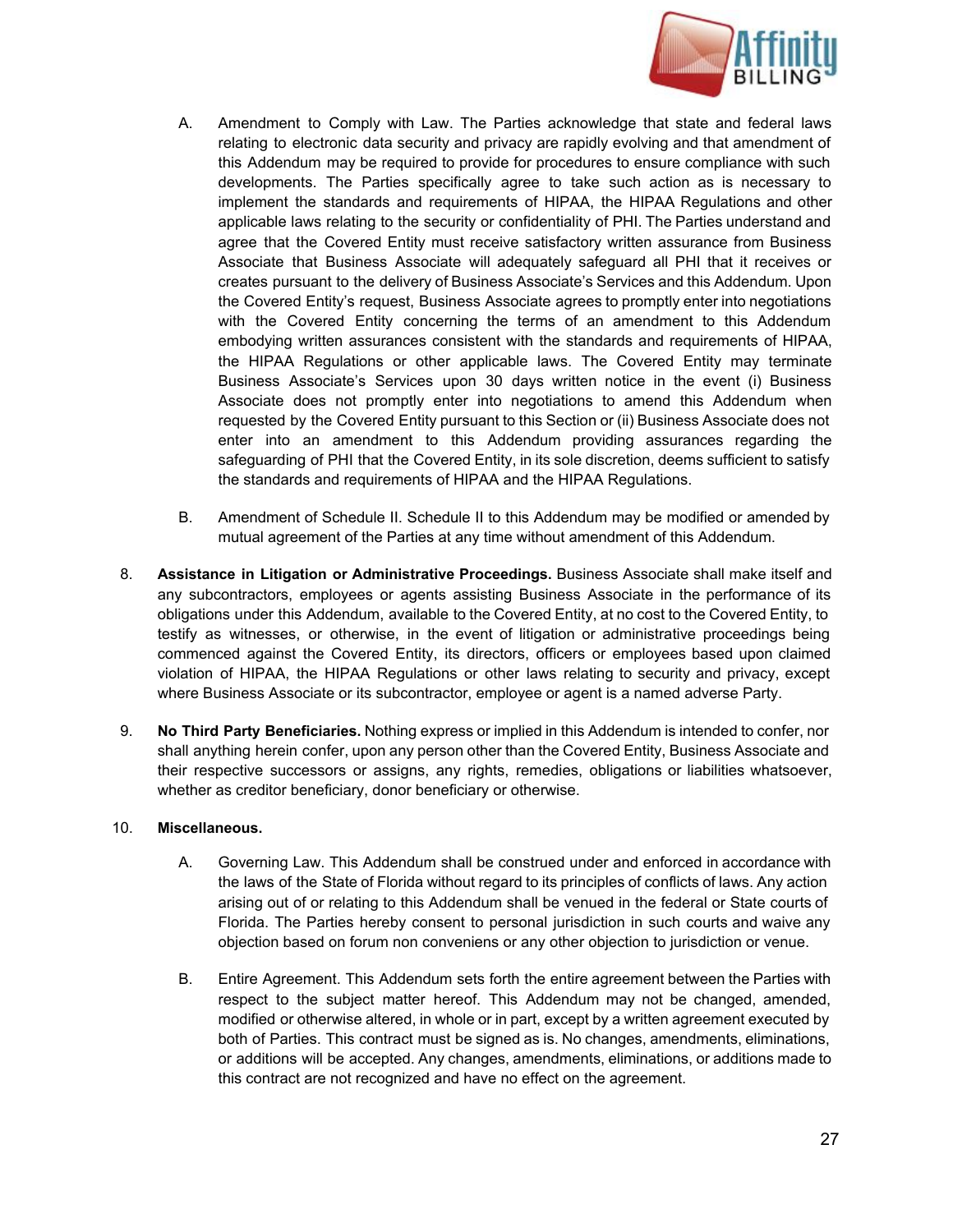

- C. Succession; Assignment. This Addendum shall inure to the benefit of and be binding upon the Parties and their respective successors, heirs, representatives and permitted assigns; provided, however, that neither Party may assign his or its obligations and duties hereunder without the prior, written consent of the other Party.
- D. No Waiver. No delay on the part of either Party in the exercise of any power or right shall operate as a waiver thereof, or impair any right or remedy; nor shall any single or partial exercise of any power or right preclude any other or further exercise thereof, or the exercise of any other power or right. The rights and remedies provided herein are cumulative and are not exhaustive of any rights or remedies that any Party may otherwise have at law, in equity, or otherwise.
- E. Captions. The captions in this Addendum are solely for convenience and shall be given no legal effect in construing or interpreting this Addendum.
- F. Severability. Each of the sections contained in this Addendum shall be enforceable independently of every other section in this Addendum, and the invalidity or non-enforceability of one section shall not invalidate or render non-enforceable any other section. If any section or provision within a section is determined, by a court of competent jurisdiction, to be invalid or unenforceable, it is the intent of the Parties that a court of competent jurisdiction will reform the section or provision to produce its nearest enforceable equivalent.
- G. Interpretation. This Addendum has been negotiated jointly by and between the Parties and the principle of contract interpretation that ambiguous language is construed against the drafter shall not apply to the interpretation of this Addendum. The Parties agree that any ambiguity in this Addendum shall be resolved in favor of a meaning that complies and is consistent with HIPAA and the HIPAA Regulations.
- H. Survival. All provisions of this Addendum that, by their terms, survive the termination of this Addendum, including, but not limited to, the post-employment restrictions, shall survive termination and shall remain in full force and effect in accordance with their terms.
- I. Notices. Any notice required or permitted under this Addendum shall be made in writing and shall be deemed to have been duly given if: (i) personally delivered; (ii) sent by confirmed facsimile;
- J. sent by a recognized overnight delivery service, which provides a receipt against delivery; or
- K. sent by United States certified or registered mail, return receipt requested, with full postage paid, to the address of the Party as set forth above, or to such other address as either Party shall notify the other in the manner set forth above.
- L. Counterparts; Facsimile Signatures. This Addendum may be executed in any number of separate counterparts, each of which shall collectively and separately constitute one and the same agreement. For purposes of the execution of this Addendum by the Parties hereto, a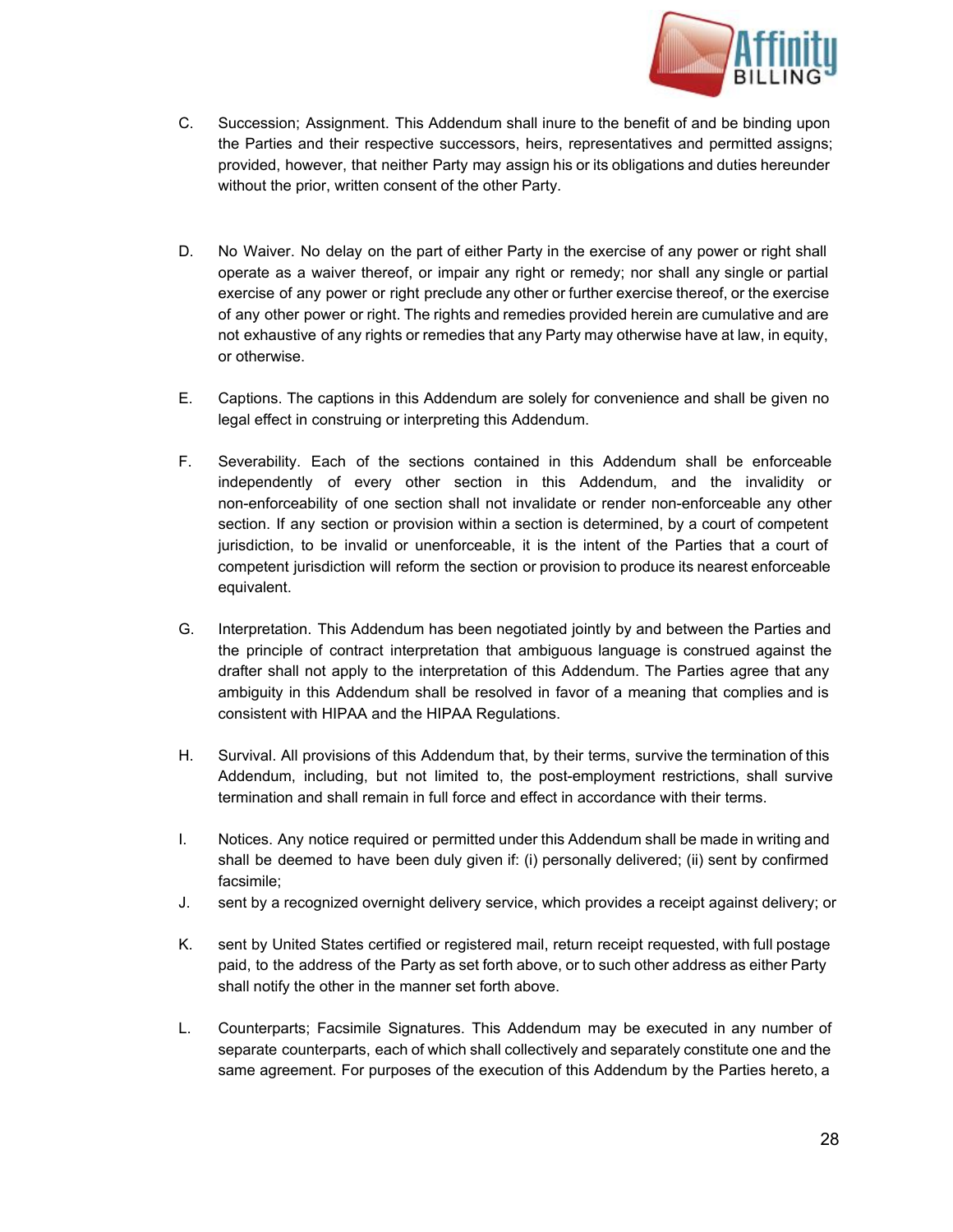

facsimile signature for and on behalf of any Party hereto shall be deemed an original signature of such Party.

# **SCHEDULE II to HIPAA Business Associate Addendum**

PERMITTED USES AND DISCLOSURES OF COVERED ENTITY'S PHI

- 1. Purpose of Disclosure of PHI by the Covered Entity to the Business Associate: For the Business Associate to provide billing and accounts receivable management services to the Covered Entity (the "Business Associate's Services"), as more specifically described in the Agreement.
- 2. Information to be Disclosed by the Covered Entity to the Business Associate: Any and all information necessary for the Business Associate to provide the Business Associate's Services to the Covered Entity.
- 3. Use to Effectuate Purpose of Addendum: The Business Associate may use and disclose PHI to the extent contemplated by the Addendum or as required by law in order for the Business Associate to perform the Business Associate's Services.
- 4. Uses or Disclosures Requiring Prior Authorization: Business Associate agrees and understands that, except as expressly provided in this Schedule II, it may not use or disclose PHI to any other person or entity without first having received a HIPAA-compliant authorization from Covered Entity. Business Associate agrees to retain a copy of each authorization, and the information provided in response to the authorization, for six years and to provide Covered Entity with copies of said documents upon request.
- 5. Agents and/or subcontractors that the Business Associate may use to perform any of its obligations under the Addendum: The Business Associate agrees that, if this Addendum is amended to include an approved agent and/or subcontractor, it will contractually require any such agent and/or subcontractor to meet the requirements of this Addendum and to comply with the HIPAA law.
- 6. Use of Standard Transactions and Code Sets: The Business Associate understands and agrees that it is required to comply with the HIPAA Standards for Electronic Transactions, 45 C.F.R. Parts 160 and 162 (the "HIPAA law"). The HIPAA law currently requires covered entities, such as the Covered Entity, and all of its business associates to conduct transactions covered by the HIPAA law as "standard transactions" (as that quoted term is defined and understood under the HIPAA law) using defined medical data code sets. There may be additional transactions added from time to time and/or the code sets mandated in those transactions may change. The Business Associate agrees that, regardless of whether this Exhibit is amended to include specific transactions or code sets, it will comply with the HIPAA law, as it may be amended from time to time. The Business Associate agrees that it will not:
	- i. Change the definition, data condition or use of a data element or segment in a standard.
	- ii. Add any data elements or segments to the maximum defined data set.